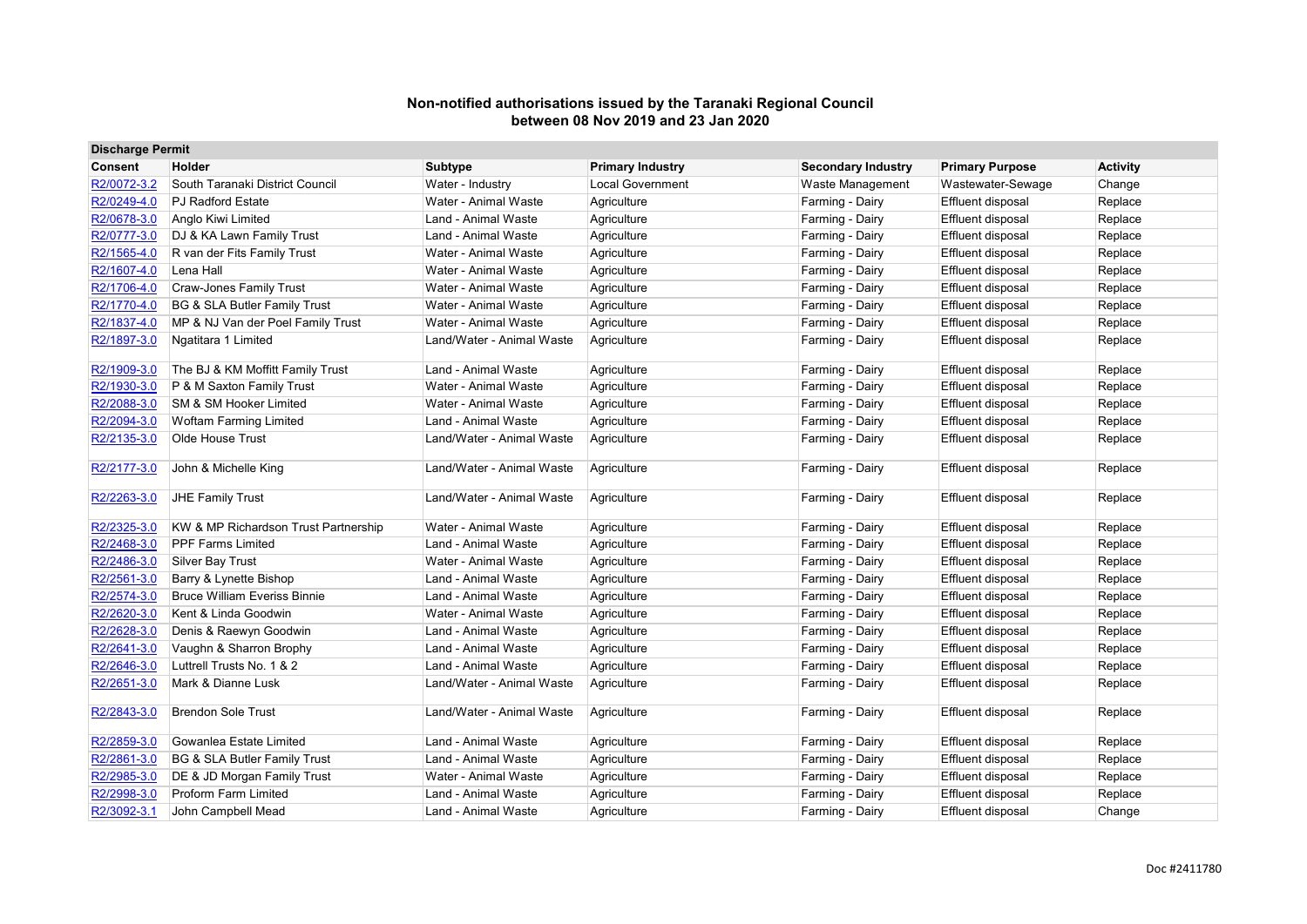| R2/3137-3.0    | KL & DE Harvey Family Trusts Partnership | Water - Animal Waste | Agriculture | Farming - Dairy | Effluent disposal | Replace |
|----------------|------------------------------------------|----------------------|-------------|-----------------|-------------------|---------|
| $ R2/3203-3.0$ | Robert & Diana Bridgeman                 | Land - Animal Waste  | Agriculture | Farming - Dairy | Effluent disposal | Replace |
| R2/3229-3.     | Anthony & Kerstin Williams               | Land - Animal Waste  | Agriculture | Farming - Dairy | Effluent disposal | Replace |
| R2/3545-3.0    | Puniho 606 Partnership                   | Water - Animal Waste | Agriculture | Farming - Dairy | Effluent disposal | Replace |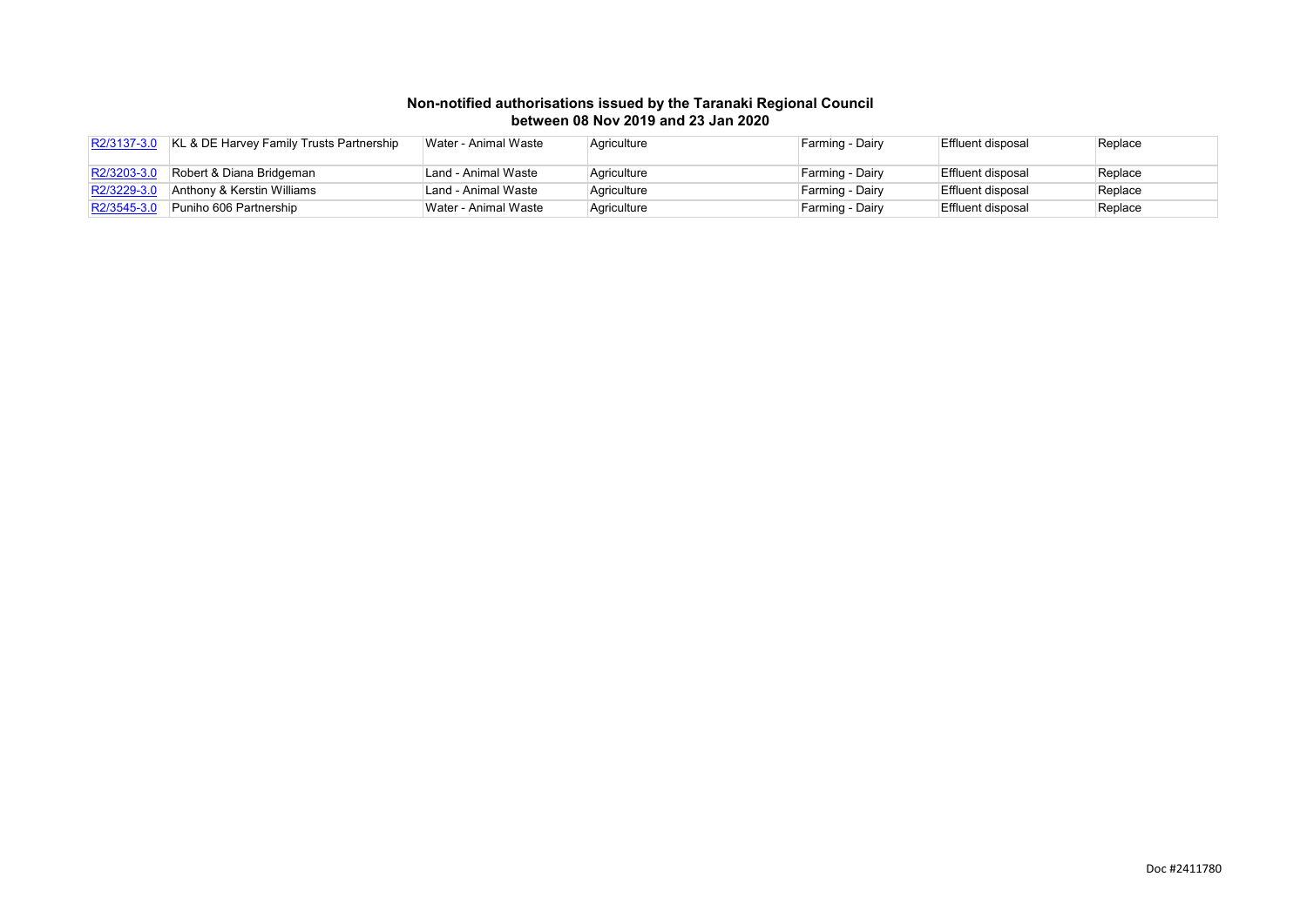| <b>Discharge Permit</b> |                                                        |                           |                                      |                           |                                   |                           |
|-------------------------|--------------------------------------------------------|---------------------------|--------------------------------------|---------------------------|-----------------------------------|---------------------------|
| <b>Consent</b>          | Holder                                                 | <b>Subtype</b>            | <b>Primary Industry</b>              | <b>Secondary Industry</b> | <b>Primary Purpose</b>            | <b>Activity</b>           |
| R2/4512-3.0             | GS & JK Hickey Family Trusts Partnership               | Water - Animal Waste      | Agriculture                          | Farming - Dairy           | Effluent disposal                 | Replace                   |
| R2/6170-2.0             | Falcon Group (2000) Limited                            | Land - Industry           | Engineering                          | Waste Management          | Wastewater-Sewage                 | Replace                   |
| R2/7089-1.1             | Ferndene Group Limited                                 | Land - Solid Waste        | Mining Extraction (excl hydrocarbon) | Quarry                    | Cleanfill                         | Change                    |
| R2/9987-1.1             | Greymouth Petroleum Turangi Limited                    | Air - Industry            | Energy                               | Wellsite                  | <b>Exploration and Production</b> | <b>Extension of Lapse</b> |
| R2/9988-1.1             | Greymouth Petroleum Turangi Limited                    | Air - Industry            | Energy                               | Wellsite                  | <b>Exploration and Production</b> | <b>Extension of Lapse</b> |
| R2/9989-1.1             | Greymouth Petroleum Turangi Limited                    | Land/Water Industry       | Energy                               | Wellsite                  | <b>Exploration and Production</b> | <b>Extension of Lapse</b> |
|                         | R2/10772-1.0 Greymouth Petroleum Central Limited       | Water - Stormwater        | Energy                               | Wellsite                  | <b>Exploration and Production</b> | New                       |
|                         | R2/10795-1.0 Kaitake Investments Limited               | Land - Stormwater         | <b>Property Development</b>          |                           | Subdivision                       | <b>New</b>                |
| <b>Land Use Consent</b> |                                                        |                           |                                      |                           |                                   |                           |
| Consent                 | Holder                                                 | Subtype                   | <b>Primary Industry Purpose</b>      | <b>Secondary Industry</b> | <b>Primary Purpose</b>            | <b>Activity</b>           |
| R2/4805-3.0             | New Plymouth District Council                          | Dam/Weir                  | <b>Local Government</b>              |                           | Water Supply-Municipal            | Replace                   |
| R2/9993-1.1             | Greymouth Petroleum Turangi Limited                    | Structure - Culvert       | Energy                               | Wellsite                  | <b>Exploration and Production</b> | <b>Extension of Lapse</b> |
| R2/9994-1.1             | Greymouth Petroleum Turangi Limited                    | Structure - Culvert       | Energy                               | Wellsite                  | <b>Exploration and Production</b> | <b>Extension of Lapse</b> |
|                         | R2/10685-1.0 Waitui Trust                              | Pipe Waterway             | Agriculture                          | Farming - Dairy           | Land Improvement                  | <b>New</b>                |
|                         | R2/10780-1.0 South Taranaki District Council           | Structure - Culvert       | <b>Local Government</b>              | Access                    | Roading                           | New                       |
|                         | R2/10785-1.0 Michael Coils                             | Forestry - Harvesting     | Forestry                             |                           | Forestry-Harvesting               | New                       |
|                         | R2/10790-1.0 Tree Awareness Management Limited         | Forestry - Earthworks     | Forestry                             |                           | Forestry-Harvesting               | <b>New</b>                |
|                         | R2/10791-1.0 Tree Awareness Management Limited         | Forestry - Earthworks     | Forestry                             |                           | Forestry-Harvesting               | <b>New</b>                |
|                         | R2/10792-1.0 Coldstream Partnership Trust              | Structure - Bridge        | Agriculture                          | Farming - Dairy           | Access                            | <b>New</b>                |
|                         | R2/10793-1.0 Nicholas Barrett                          | Structure - Culvert       | <b>Property Development</b>          | Access                    | Subdivision                       | <b>New</b>                |
|                         | R2/10794-1.0 South Taranaki District Council           | Structure - Bridge        | <b>Local Government</b>              | Access                    | Recreation                        | <b>New</b>                |
|                         | R2/10797-1.0 DL Mattock Earthmoving & Forestry Limited | Forestry - Harvesting     | Forestry                             |                           | Forestry-Harvesting               | <b>New</b>                |
|                         | R2/10798-1.0 Peter John Colman                         | Structure - Culvert       | <b>Property Development</b>          |                           | Access                            | <b>New</b>                |
|                         | R2/10800-1.0 Tessa Catherine Johnston                  | Structure - Culvert       | Agriculture                          | Farming - Dairy           | Access                            | <b>New</b>                |
| <b>Water Permit</b>     |                                                        |                           |                                      |                           |                                   |                           |
| <b>Consent</b>          | Holder                                                 | <b>Subtype</b>            | <b>Primary Industry Purpose</b>      | <b>Secondary Industry</b> | <b>Primary Purpose</b>            | <b>Activity</b>           |
| R2/0047-4.1             | Fonterra Limited                                       | <b>Take Surface Water</b> | Manufacturing and Processing         | Dairy Processing          |                                   | Change                    |
| R2/5623-2.1             | Wayne & Sandra Morrison                                | <b>Take Surface Water</b> | Agriculture                          | Farming - Dairy           | Irrigation-Pasture                | Change                    |
| R2/9990-1.1             | Greymouth Petroleum Turangi Limited                    | Take produced water       | Energy                               | Wellsite                  | <b>Exploration and Production</b> | <b>Extension of Lapse</b> |
|                         | R2/10285-1.1 Waverley Wind Farm Limited                | <b>Take Groundwater</b>   | Energy                               | Power Generation-Wind     | Construction                      | Change                    |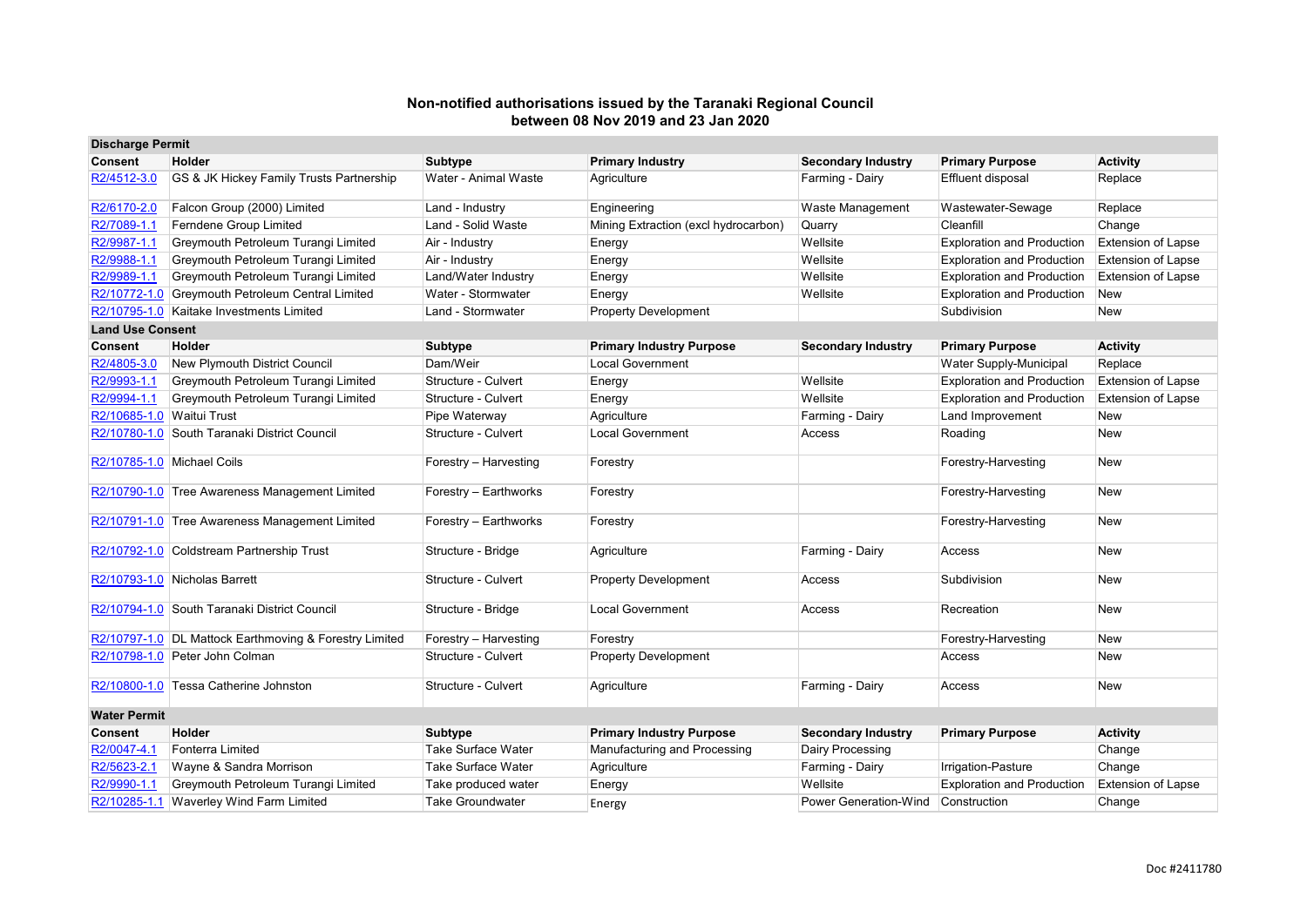| <b>וחויורם</b> | <b>Family Trust</b><br><sup>⊑</sup> arms<br>Zenith | face Wate<br><br>1.25<br>TANG OUT | Agriculture | Farming<br>Dairv | Stock water | Change |
|----------------|----------------------------------------------------|-----------------------------------|-------------|------------------|-------------|--------|
|                |                                                    |                                   |             |                  |             |        |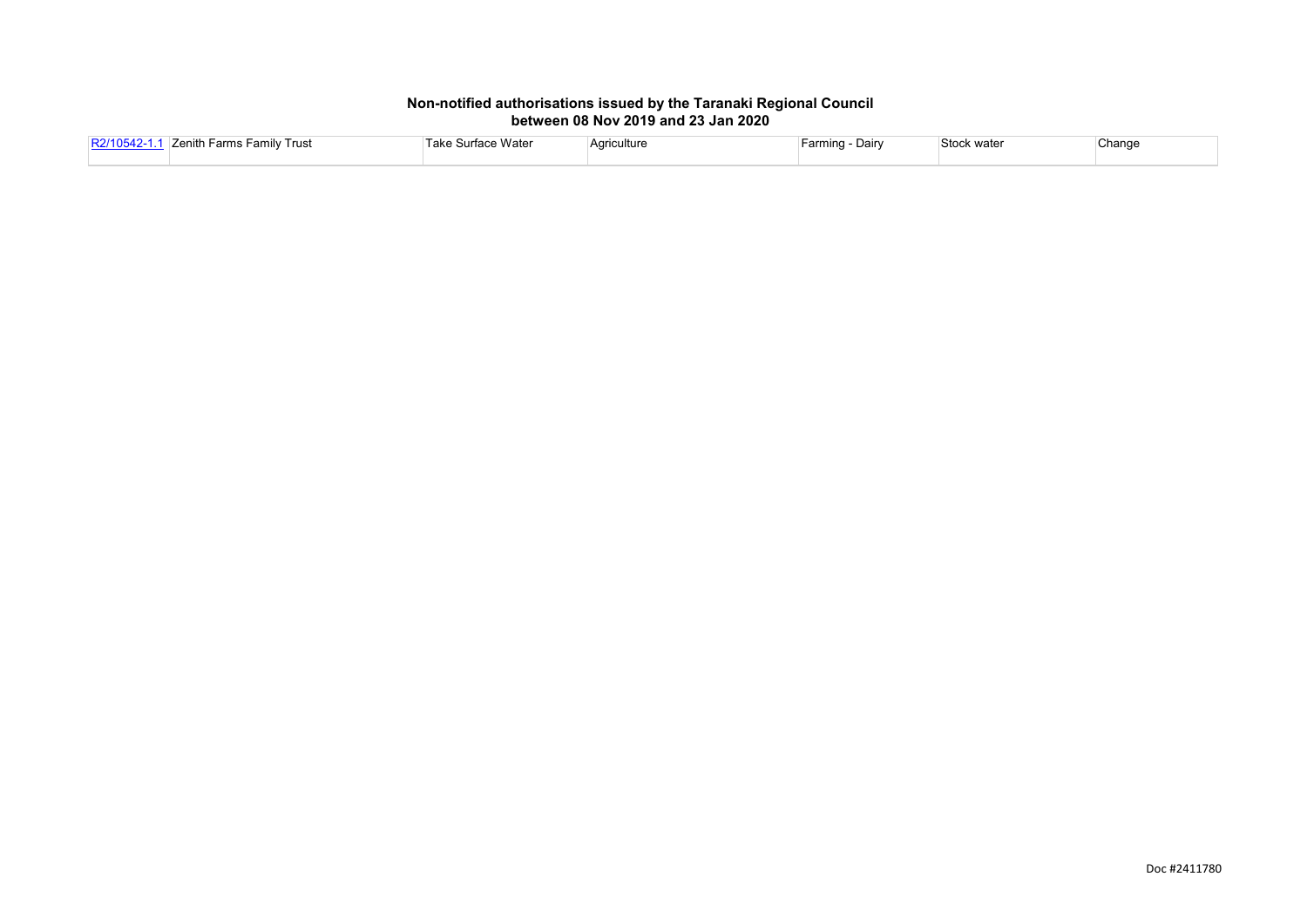| <b>Coastal Permit</b>   |                                 |                               |                         |                           |                        |                 |
|-------------------------|---------------------------------|-------------------------------|-------------------------|---------------------------|------------------------|-----------------|
| <b>Consent</b>          | <b>Holder</b>                   | Subtype                       | <b>Primary Industry</b> | <b>Secondary Industry</b> | <b>Primary Purpose</b> | <b>Activity</b> |
| R2/0236-7.0             | South Taranaki District Council | Discharge (Coastal)           | <b>Local Government</b> | <b>Waste Management</b>   | Wastewater-Sewage      | Change          |
| R2/4577-4.0             | South Taranaki District Council | Structure - Outfall (Coastal) | <b>Local Government</b> | <b>Waste Management</b>   | Wastewater-Sewage      | Change          |
| <b>Discharge Permit</b> |                                 |                               |                         |                           |                        |                 |
| <b>Consent</b>          | Holder                          | Subtype                       | <b>Primary Industry</b> | <b>Secondary Industry</b> | <b>Primary Purpose</b> | <b>Activity</b> |
| R2/4248-3.0             | South Taranaki District Council | Land/Water Industry           | <b>Local Government</b> | <b>Waste Management</b>   | Wastewater-Sewage      | Change          |
| <b>Water Permit</b>     |                                 |                               |                         |                           |                        |                 |
| <b>Consent</b>          | <b>Holder</b>                   | Subtype                       | <b>Primary Industry</b> | <b>Secondary Industry</b> | <b>Primary Purpose</b> | <b>Activity</b> |
| R2/0026-4.0             | New Plymouth District Council   | Take Surface Water            | Local Government        |                           | Water Supply-Municipal | Change          |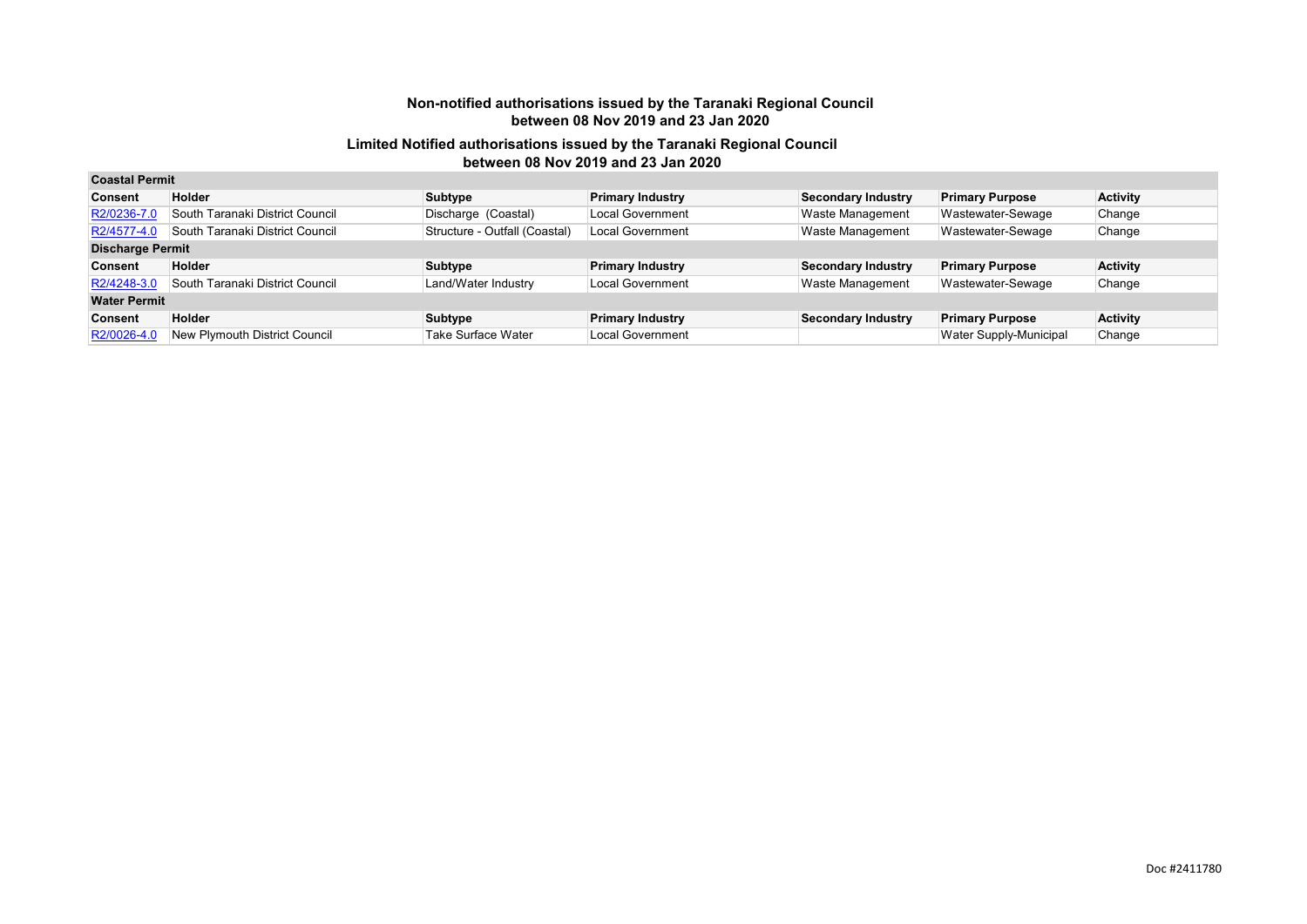| $R2/10772-1.0$                                                                                                                 | <b>Commencement Date: 12 Nov 2019</b>                                           |
|--------------------------------------------------------------------------------------------------------------------------------|---------------------------------------------------------------------------------|
| Greymouth Petroleum Central Limited                                                                                            | Expiry Date: 01 Jun 2038                                                        |
| PO Box 3394, Fitzroy, New Plymouth 4341                                                                                        | Review Dates: Jun 2026, Jun 2032<br><b>Activity Class: Discretionary</b>        |
| Location: 1180 Upland Road, Kaimiro                                                                                            | <b>Application Purpose: New</b>                                                 |
| To discharge treated stormwater from the Kaimiro Production Station site into an<br>unnamed tributary of the Mangaoraka Stream |                                                                                 |
| Rohe:                                                                                                                          |                                                                                 |
| Te Atiawa (Statutory Acknowledgement)                                                                                          |                                                                                 |
| <b>Engagement or consultation:</b>                                                                                             |                                                                                 |
| Te Kotahitanga o Te Atiawa Trust                                                                                               | Comment on application received                                                 |
|                                                                                                                                | • Application lacks sufficient detail                                           |
|                                                                                                                                | Do not oppose, subject to conditions                                            |
| $R2/1565-4.0$                                                                                                                  | Commencement Date: 14 Nov 2019                                                  |
| R van der Fits Family Trust                                                                                                    | Expiry Date: 01 Dec 2043                                                        |
| 6139 Main South Road, RD 35, Opunake 4685                                                                                      | Review Dates: Jun 2025, Jun 2031, Jun 2037<br><b>Activity Class: Controlled</b> |
| Location: 6123 South Road, Rahotu                                                                                              | <b>Application Purpose: Replace</b>                                             |
| To discharge farm dairy effluent onto land, and until 1 December 2021 after treatment in an                                    |                                                                                 |

oxidation pond system, into an unnamed tributary of the Waitotoroa Stream

#### **Rohe:**

**Contract** 

Taranaki (Statutory Acknowledgement)

### **Engagement or consultation:**

- Te Kahui o Taranaki Trust Comment on application received
	- *Application lacks sufficient detail*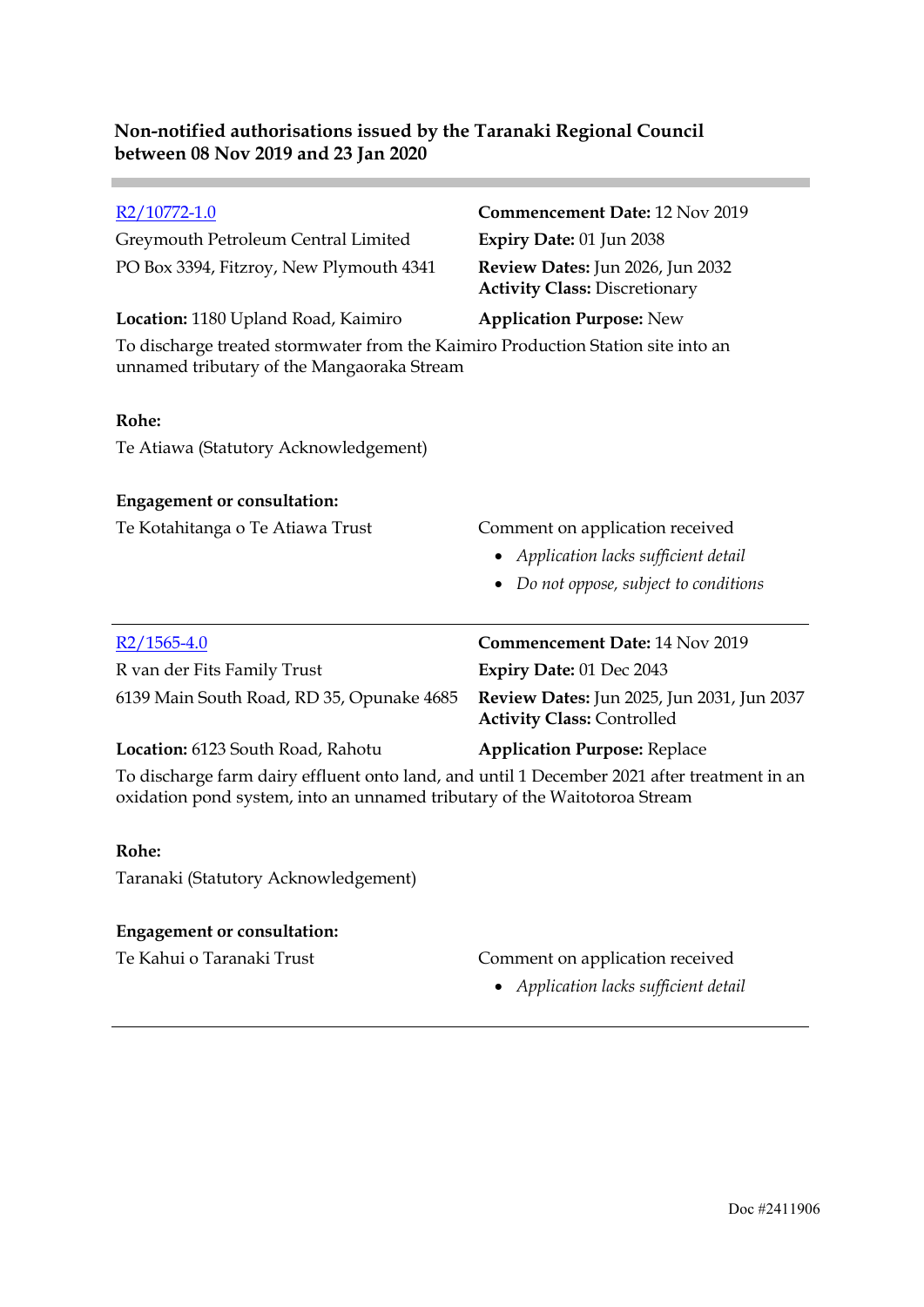Tree Awareness Management Limited **Expiry Date:** 01 Jun 2022 PO Box 23, Hawera 4640 **Review Dates:** 

[R2/10790-1.0](http://irisprod.trc.govt.nz/IRISObjectRouter.aspx?IRISObjectID=781022) **Commencement Date:** 14 Nov 2019 **Activity Class:** Restricted discretionary **Application Purpose:** New

**Location:** Tangahoe Valley Road, Tangahoe Valley To undertake earthworks relating to harvesting a plantation forestry

#### **Rohe:**

Ngati Ruanui

Tree Awareness Management Limited **Expiry Date:** 01 Jun 2024 PO Box 23, Hawera 4640 **Review Dates:** 

[R2/10791-1.0](http://irisprod.trc.govt.nz/IRISObjectRouter.aspx?IRISObjectID=781103) **Commencement Date:** 14 Nov 2019 **Activity Class:** Restricted discretionary

**Location:** Morea Road, Ararata **Application Purpose:** New

To undertake earthworks relating to harvesting a plantation forestry

### **Rohe:**

Ngati Ruanui

Silver Bay Trust **Expiry Date:** 01 Dec 2024 319 Bayly Road, RD 37, New Plymouth 4381 **Review Dates:** Jun 2021, Jun 2023

[R2/2486-3.0](http://irisprod.trc.govt.nz/IRISObjectRouter.aspx?IRISObjectID=781115) **Commencement Date:** 14 Nov 2019 **Activity Class:** Discretionary

#### **Location:** 319 Bayly Road, Warea **Application Purpose:** Replace

To discharge farm dairy effluent after treatment in an oxidation pond system and constructed drain, into Unnamed Stream 49

#### **Rohe:**

Taranaki (Statutory Acknowledgement)

# **Engagement or consultation:**

Te Kahui o Taranaki Trust Provided with application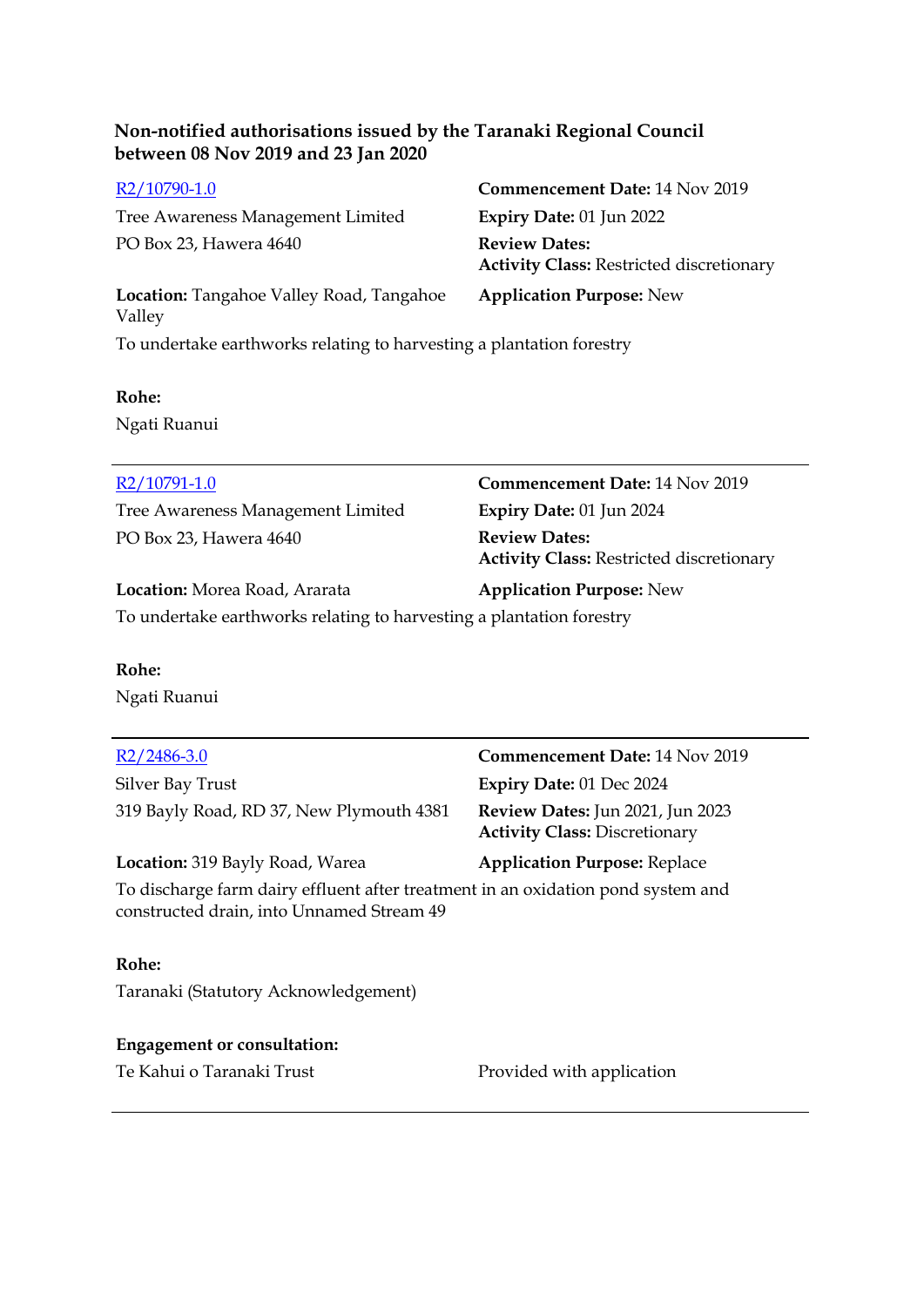| Non-notified authorisations issued by the Taranaki Regional Council<br>between 08 Nov 2019 and 23 Jan 2020 |                                                                                 |  |  |  |
|------------------------------------------------------------------------------------------------------------|---------------------------------------------------------------------------------|--|--|--|
| $R2/2646-3.0$                                                                                              | <b>Commencement Date: 15 Nov 2019</b>                                           |  |  |  |
| Luttrell Trusts No. 1 & 2                                                                                  | Expiry Date: 01 Dec 2043                                                        |  |  |  |
| 78A Nopera Road, RD 32, Opunake 4682                                                                       | Review Dates: Jun 2025, Jun 2031, Jun 2037<br><b>Activity Class: Controlled</b> |  |  |  |
| Location: Bailey Road, Warea                                                                               | <b>Application Purpose: Replace</b>                                             |  |  |  |
| To discharge farm dairy effluent onto land                                                                 |                                                                                 |  |  |  |
| Rohe:                                                                                                      |                                                                                 |  |  |  |
| Taranaki (Statutory Acknowledgement)                                                                       |                                                                                 |  |  |  |
| <b>Engagement or consultation:</b>                                                                         |                                                                                 |  |  |  |
| Te Kahui o Taranaki Trust                                                                                  | Provided with application                                                       |  |  |  |
| $R2/5623 - 2.1$                                                                                            | Commencement Date: 15 Nov 2019                                                  |  |  |  |
| Wayne Douglas & Sandra Christine Morrison                                                                  | Expiry Date: 01 Jun 2034                                                        |  |  |  |
| 120 Rangikura Road, RD 1, Waverley 4591                                                                    | Review Dates: Jun 2022, Jun 2028<br><b>Activity Class: Discretionary</b>        |  |  |  |
| Location: 38 Wybourne Road, Waverley                                                                       | <b>Application Purpose: Change</b>                                              |  |  |  |
| To take and use water from the Whenuakura River for pasture purposes                                       |                                                                                 |  |  |  |
| Change of consent conditions to increase the daily volume of water taken                                   |                                                                                 |  |  |  |
| Rohe:                                                                                                      |                                                                                 |  |  |  |
| Ngaa Rauru Kiitahi (Statutory Acknowledgement)                                                             |                                                                                 |  |  |  |
| Ngati Ruanui (Statutory Acknowledgement)                                                                   |                                                                                 |  |  |  |
| <b>Engagement or consultation:</b>                                                                         |                                                                                 |  |  |  |
| Te Kaahui o Rauru - Legal Entity of Ngaa<br>Rauru Kiitahi                                                  | Provided with application                                                       |  |  |  |
| Te Kaahui o Rauru - Legal Entity of Ngaa<br>Rauru Kiitahi                                                  | Consulted by applicant                                                          |  |  |  |
| Te Runanga O Ngāti Ruanui Trust                                                                            | Provided with application                                                       |  |  |  |
| Te Runanga O Ngāti Ruanui Trust                                                                            | Consulted by applicant                                                          |  |  |  |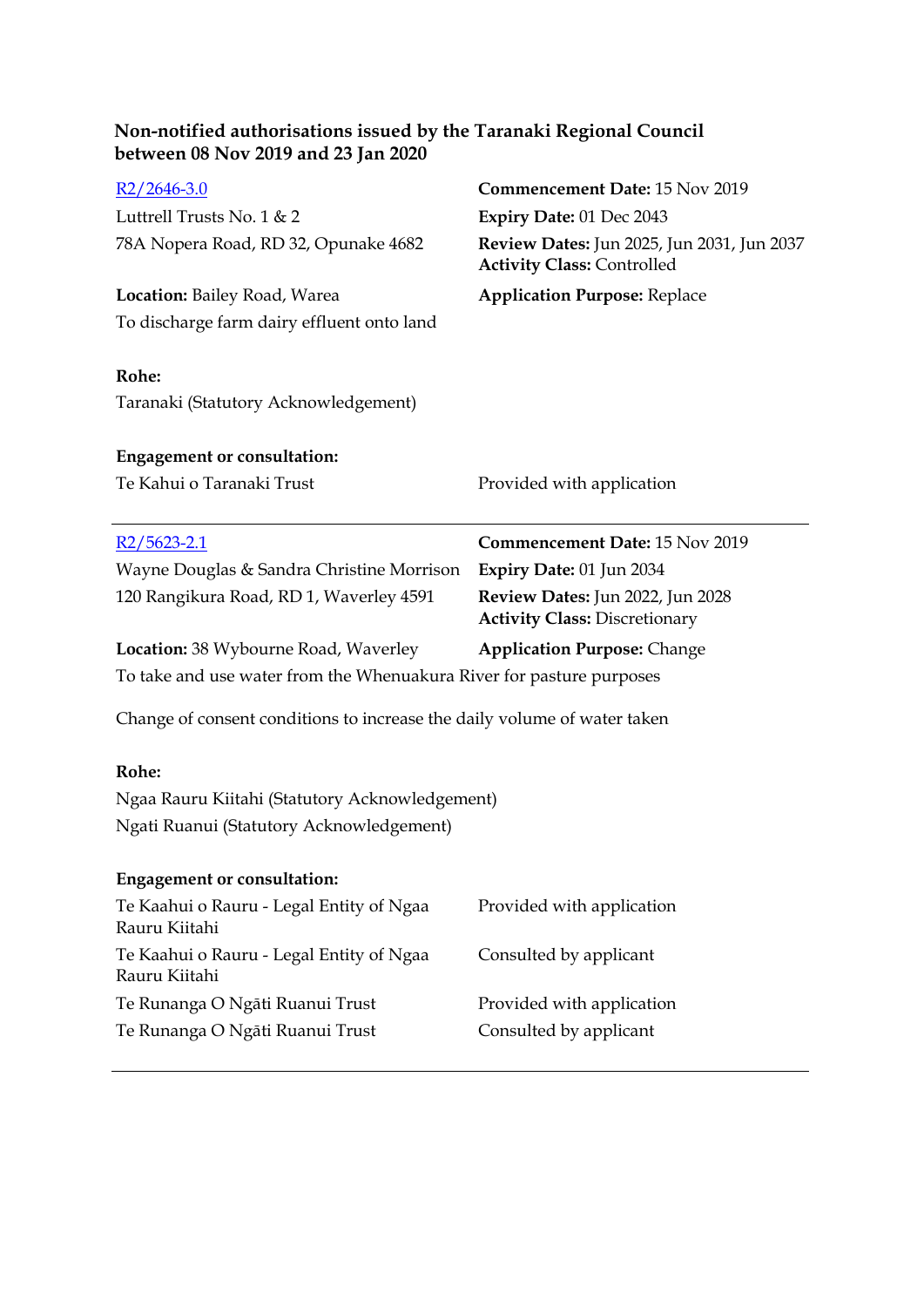| Non-notified authorisations issued by the Taranaki Regional Council<br>between 08 Nov 2019 and 23 Jan 2020 |                                                                                 |
|------------------------------------------------------------------------------------------------------------|---------------------------------------------------------------------------------|
| $R2/2574-3.0$                                                                                              | Commencement Date: 15 Nov 2019                                                  |
| <b>Bruce William Everiss Binnie</b>                                                                        | Expiry Date: 01 Dec 2043                                                        |
| 13 Nevada Drive, New Plymouth 4312                                                                         | Review Dates: Jun 2020, Jun 2031, Jun 2037<br><b>Activity Class: Controlled</b> |
| Location: 101 Mid Puniho Road, Warea                                                                       | <b>Application Purpose: Replace</b>                                             |
| To discharge farm dairy effluent onto land                                                                 |                                                                                 |
| Rohe:                                                                                                      |                                                                                 |
| Taranaki (Statutory Acknowledgement)                                                                       |                                                                                 |
| <b>Engagement or consultation:</b>                                                                         |                                                                                 |
| Te Kahui o Taranaki Trust                                                                                  | Comment on application received                                                 |
|                                                                                                            | • General support                                                               |
| $R2/10542-1.1$                                                                                             | Commencement Date: 15 Nov 2019                                                  |
| Zenith Farms Family Trust                                                                                  | Expiry Date: 01 Jun 2032                                                        |
| C/- N & C Barrett, 36 Sutton Road, Omata<br>4374                                                           | Review Dates: Jun 2020, Jun 2023,<br>Jun 2026, Jun 2029                         |
|                                                                                                            | <b>Activity Class: Discretionary</b>                                            |
| Location: Plymouth Road, Koru                                                                              | <b>Application Purpose: Change</b>                                              |
| To take and use water from the Kiri Stream for farm supply purposes                                        |                                                                                 |
| Change of consent conditions to change the location where excess water is returned                         |                                                                                 |
| Rohe:                                                                                                      |                                                                                 |
| Taranaki (Statutory Acknowledgement)                                                                       |                                                                                 |

### **Engagement or consultation:**

Te Kahui o Taranaki Trust **Provided with application**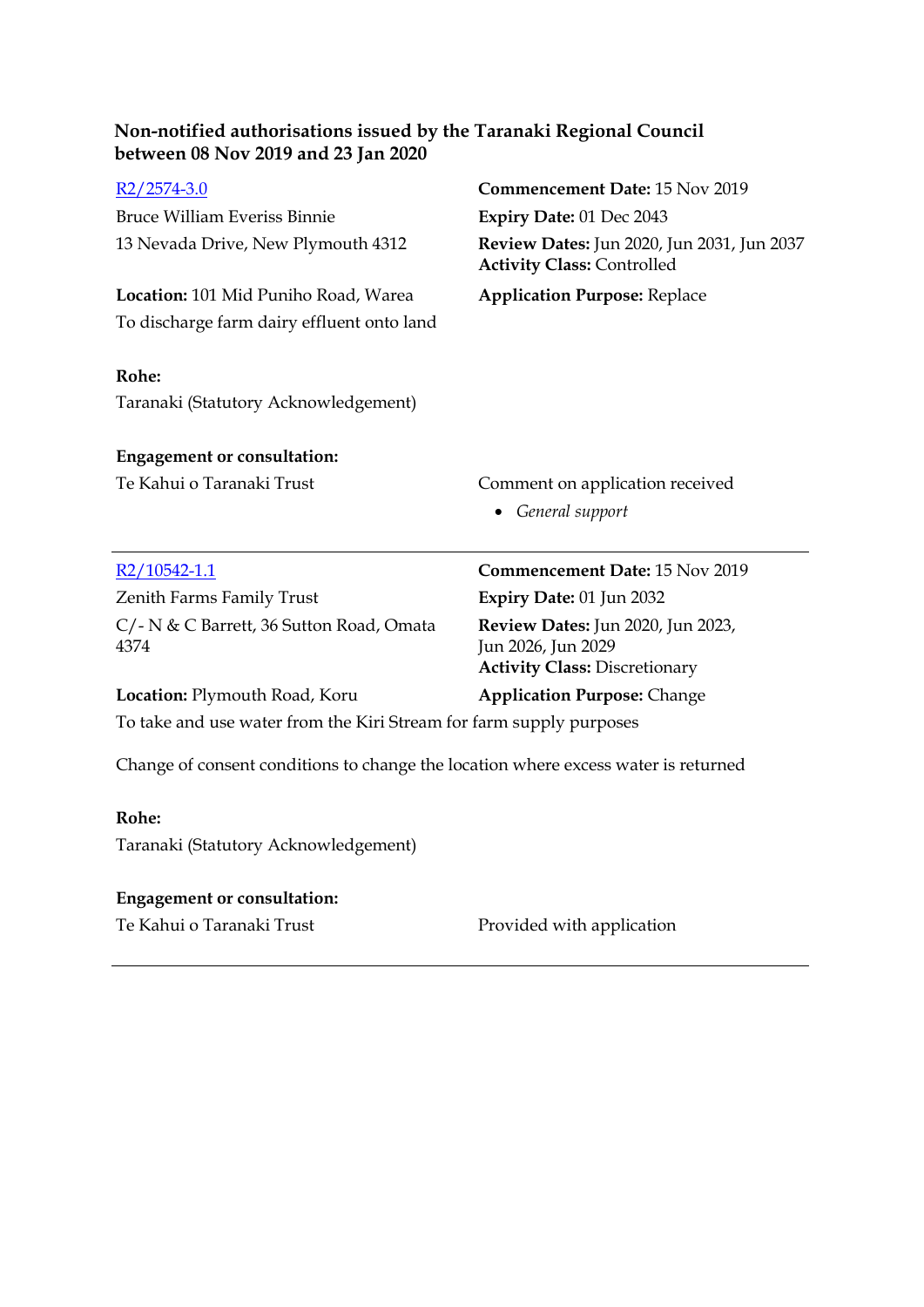| $R2/2651-3.0$                           | <b>Commencement Date: 18 Nov 2019</b>                                        |
|-----------------------------------------|------------------------------------------------------------------------------|
| Mark & Dianne Lusk                      | <b>Expiry Date: 01 Dec 2025</b>                                              |
| 4 Upper Kahui Road, RD 34, Opunake 4684 | <b>Review Dates:</b> Jun 2021, Jun 2023<br><b>Activity Class: Controlled</b> |
| Location: 4 Kahui Road, Rahotu          | <b>Application Purpose: Replace</b>                                          |

To discharge farm dairy effluent onto land, and after treatment in an oxidation pond system into the Pungaereere Stream if the land disposal area is unsuitable for effluent disposal

#### **Rohe:**

Taranaki (Statutory Acknowledgement)

#### **Engagement or consultation:**

Te Kahui o Taranaki Trust Comment on application received

- *Generally consistent with Iwi Environmental Management Plan*
- *Do not oppose, subject to conditions*

| R2/10285-1.1                                                                                           | Commencement Date: 19 Nov 2019                     |
|--------------------------------------------------------------------------------------------------------|----------------------------------------------------|
| Waverley Wind Farm Limited                                                                             | Expiry Date: 01 Jun 2031                           |
| C/- Q Building, 88 Coast Boulevard, Papamoa Review Dates: Jun 2021 and annually<br>Beach, Papamoa 3118 | thereafter<br><b>Activity Class: Discretionary</b> |
| Location: Rangikura, Dryden, Waipipi & Peat Application Purpose: Change<br>Roads, Waverley             |                                                    |

To take groundwater and discharge it to land and water for dewatering turbine foundation sites during construction of the Waverley Wind Farm

Change of consent conditions to remove the requirement for pump testing

#### **Rohe:**

Ngaa Rauru Kiitahi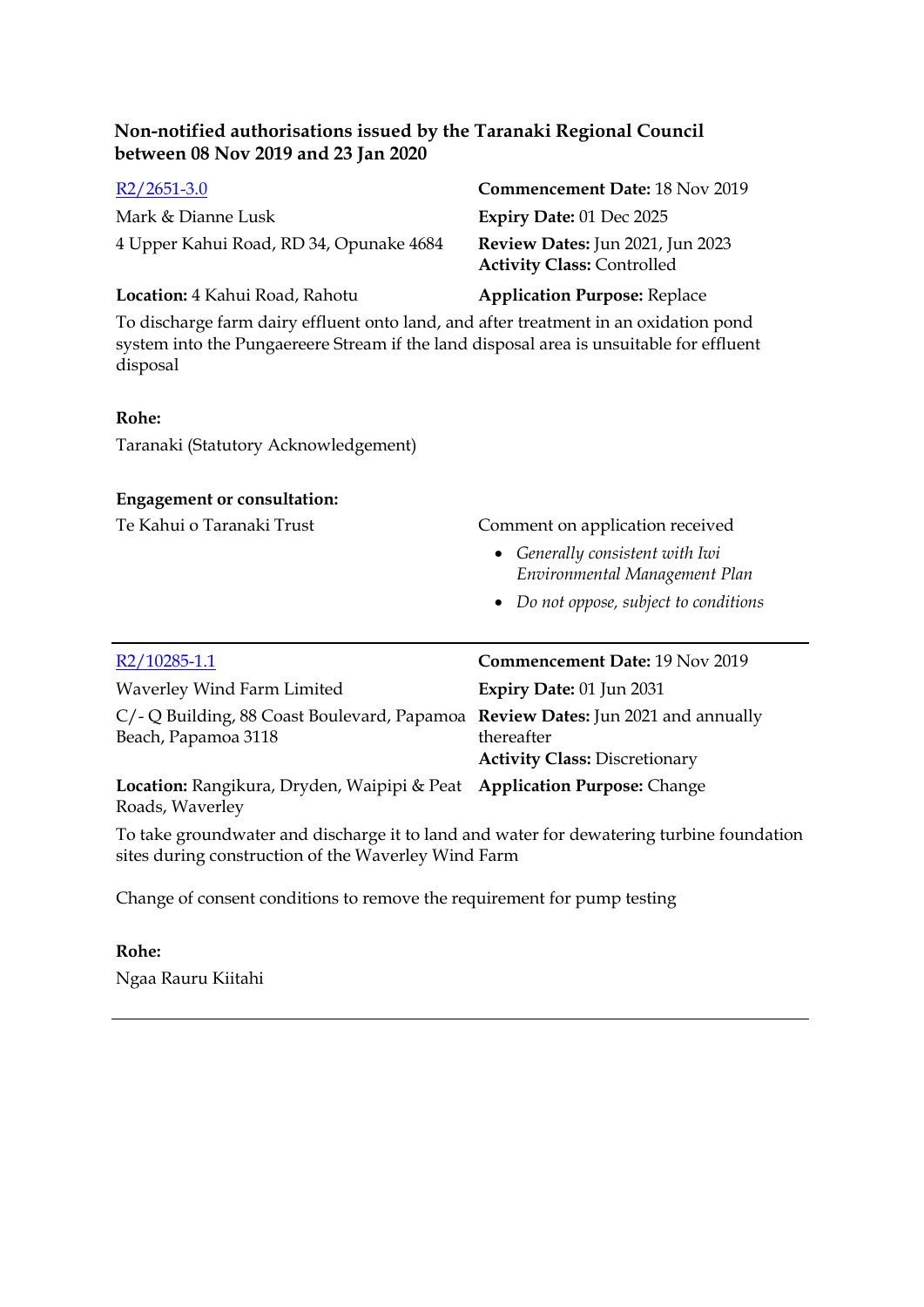| $R2/1607-4.0$                          | <b>Commencement Date: 19 Nov 2019</b>                                                  |
|----------------------------------------|----------------------------------------------------------------------------------------|
| Lena Hall                              | Expiry Date: $01$ Dec 2043                                                             |
| 387 Parihaka Road, RD 35, Opunake 4685 | <b>Review Dates:</b> Jun 2025, Jun 2031, Jun 2037<br><b>Activity Class: Controlled</b> |

**Location:** 387 Mid Parihaka Road, Pungarehu **Application Purpose:** Replace

To discharge farm dairy effluent onto land, and until 1 December 2021 after treatment in an oxidation pond system, into the Waitotoroa Stream

#### **Rohe:**

Taranaki (Statutory Acknowledgement)

#### **Engagement or consultation:**

Te Kahui o Taranaki Trust Provided with application

MP & NJ Van der Poel Family Trust **Expiry Date:** 01 Dec 2043

[R2/1837-4.0](http://irisprod.trc.govt.nz/IRISObjectRouter.aspx?IRISObjectID=781328) **Commencement Date:** 19 Nov 2019 23E Arden Place, Oakura 4314 **Review Dates:** Jun 2025, Jun 2031, Jun 2037 **Activity Class:** Controlled

#### **Location:** 183 Mid Parihaka Road, Rahotu **Application Purpose:** Replace

To discharge farm dairy effluent onto land, and until 1 December 2021 after treatment in an oxidation pond system, into an unnamed tributary of the Otahi Stream

#### **Rohe:**

Taranaki (Statutory Acknowledgement)

#### **Engagement or consultation:**

Te Kahui o Taranaki Trust Provided with application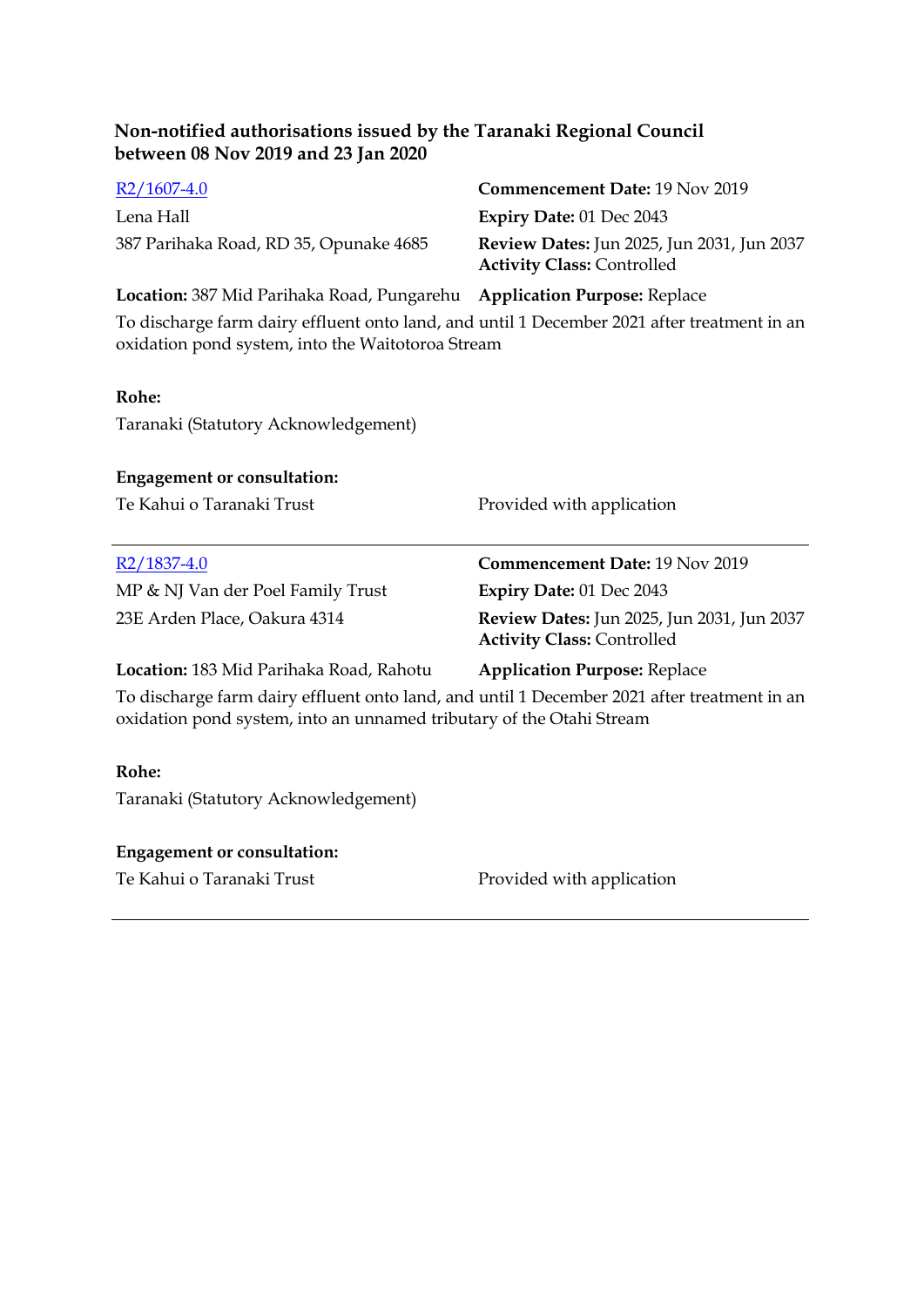SM & SM Hooker Limited **Expiry Date:** 01 Dec 2043

# [R2/2088-3.0](http://irisprod.trc.govt.nz/IRISObjectRouter.aspx?IRISObjectID=781344) **Commencement Date:** 19 Nov 2019 6 Perth Road, RD 4, New Plymouth 4374 **Review Dates:** Jun 2025, Jun 2031, Jun 2037 **Activity Class:** Discretionary

#### **Location:** 6 Perth Road, Okato **Application Purpose:** Replace

To discharge farm dairy effluent onto land, and until 1 December 2021 after treatment in an oxidation pond system and wetland, into the Maitahi Stream

#### **Rohe:**

Taranaki (Statutory Acknowledgement)

#### **Engagement or consultation:**

Te Kahui o Taranaki Trust Provided with application

| R <sub>2</sub> /2998-3.0                        | <b>Commencement Date: 20 Nov 2019</b>                                                  |
|-------------------------------------------------|----------------------------------------------------------------------------------------|
| Proform Farm Limited                            | <b>Expiry Date: 01 Dec 2043</b>                                                        |
| 4 Lower Timaru Road, RD 4, New Plymouth<br>4374 | <b>Review Dates:</b> Jun 2025, Jun 2031, Jun 2037<br><b>Activity Class: Controlled</b> |
| Location: 151 Perth Road, Okato                 | <b>Application Purpose: Replace</b>                                                    |
| To discharge farm dairy effluent onto land      |                                                                                        |
|                                                 |                                                                                        |
| Rohe:                                           |                                                                                        |
| Taranaki (Statutory Acknowledgement)            |                                                                                        |
|                                                 |                                                                                        |
| <b>Engagement or consultation:</b>              |                                                                                        |
| Te Kahui o Taranaki Trust                       | Comment on application received                                                        |
|                                                 | • Generally consistent with Iwi<br>Environmental Management Plan                       |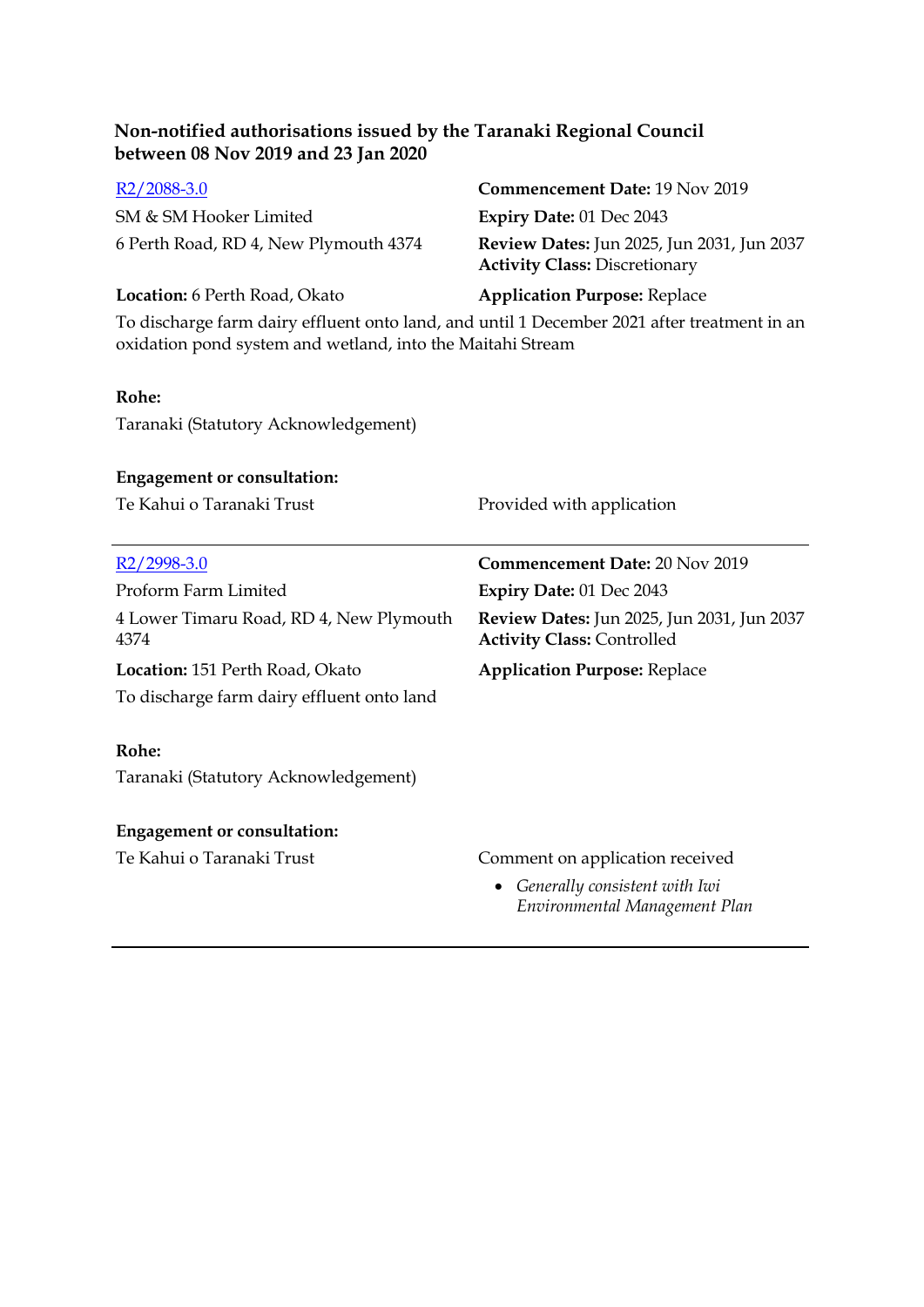| Non-notified authorisations issued by the Taranaki Regional Council<br>between 08 Nov 2019 and 23 Jan 2020                                                                                         |                                                                                 |  |
|----------------------------------------------------------------------------------------------------------------------------------------------------------------------------------------------------|---------------------------------------------------------------------------------|--|
| $R2/2985-3.0$                                                                                                                                                                                      | Commencement Date: 20 Nov 2019                                                  |  |
| DE & JD Morgan Family Trust                                                                                                                                                                        | Expiry Date: 01 Dec 2043                                                        |  |
| 349 Ngariki Road, RD 34, Opunake 4684                                                                                                                                                              | Review Dates: Jun 2025, Jun 2031, Jun 2037<br><b>Activity Class: Controlled</b> |  |
| Location: 339 Ngariki Road, Rahotu                                                                                                                                                                 | <b>Application Purpose: Replace</b>                                             |  |
| To discharge farm dairy effluent onto land, and until 1 December 2021 after treatment in an<br>oxidation pond system and constructed drain, into an unnamed tributary of the<br>Pungaereere Stream |                                                                                 |  |
| Rohe:                                                                                                                                                                                              |                                                                                 |  |
| Taranaki (Statutory Acknowledgement)                                                                                                                                                               |                                                                                 |  |
| <b>Engagement or consultation:</b><br>Te Kahui o Taranaki Trust                                                                                                                                    | Provided with application                                                       |  |
| $R2/2628-3.0$                                                                                                                                                                                      | <b>Commencement Date: 20 Nov 2019</b>                                           |  |
| Denis & Raewyn Goodwin                                                                                                                                                                             | Expiry Date: 01 Dec 2043                                                        |  |
| 608 Mid Puniho Road, RD 37, New Plymouth<br>4381                                                                                                                                                   | Review Dates: Jun 2025, Jun 2031, Jun 2037<br><b>Activity Class: Controlled</b> |  |
| Location: 96 Goodwin Road, Okato                                                                                                                                                                   | <b>Application Purpose: Replace</b>                                             |  |
| To discharge farm dairy effluent onto land                                                                                                                                                         |                                                                                 |  |
| Rohe:                                                                                                                                                                                              |                                                                                 |  |
| Taranaki (Statutory Acknowledgement)                                                                                                                                                               |                                                                                 |  |
|                                                                                                                                                                                                    |                                                                                 |  |
| <b>Engagement or consultation:</b>                                                                                                                                                                 |                                                                                 |  |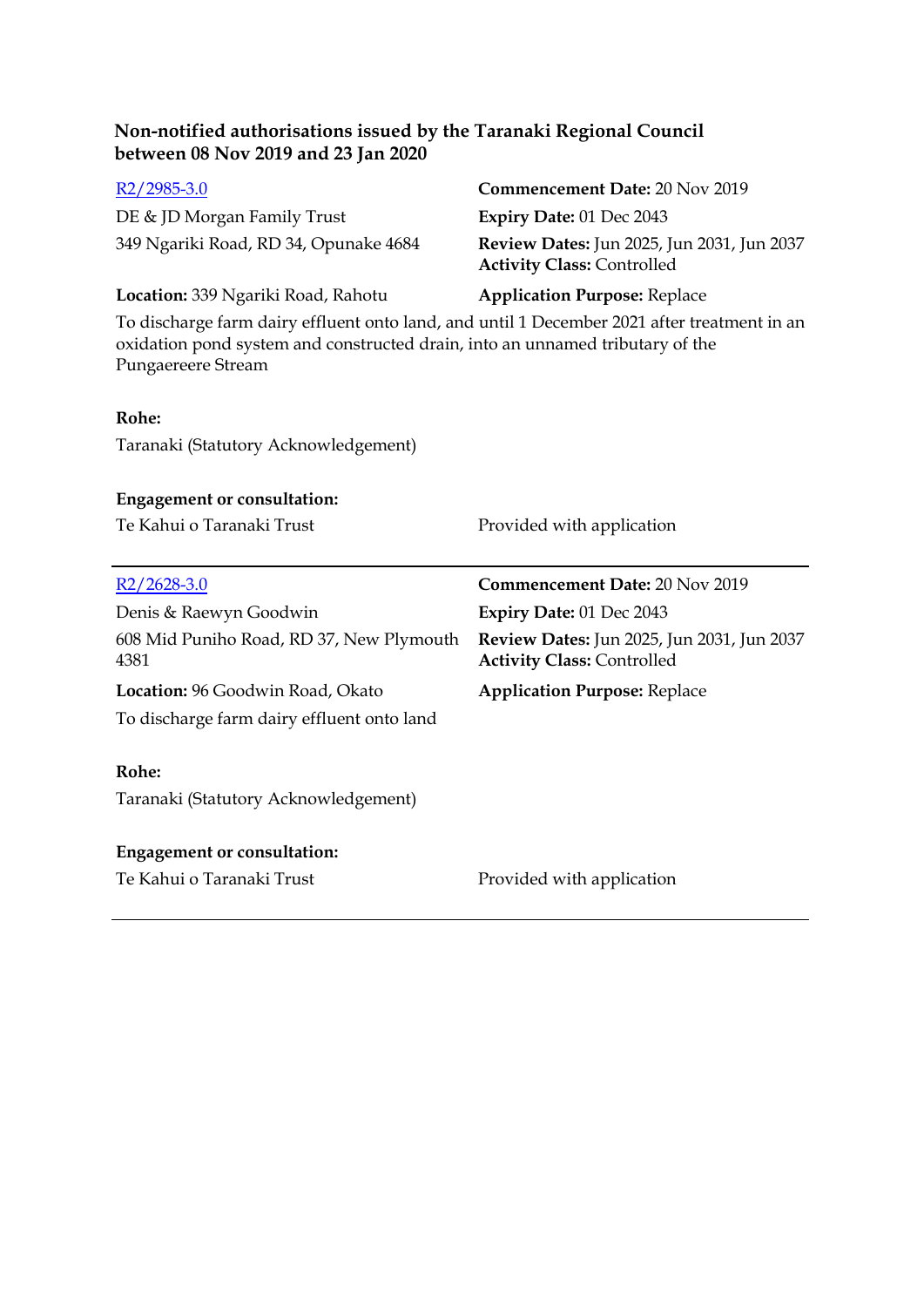| R <sub>2</sub> /2861-3.0                          | Commencement Date: 20 Nov 2019                                                         |
|---------------------------------------------------|----------------------------------------------------------------------------------------|
| <b>BG &amp; SLA Butler Family Trust</b>           | Expiry Date: 01 Dec 2043                                                               |
| 489A Mid Puniho Road, RD 37, New<br>Plymouth 4381 | <b>Review Dates: Jun 2025, Jun 2031, Jun 2037</b><br><b>Activity Class: Controlled</b> |
| Location: 489a Mid Puniho Road, Okato             | <b>Application Purpose: Replace</b>                                                    |
| To discharge farm dairy effluent onto land        |                                                                                        |
| Rohe:                                             |                                                                                        |
| Taranaki (Statutory Acknowledgement)              |                                                                                        |
| <b>Engagement or consultation:</b>                |                                                                                        |
| Te Kahui o Taranaki Trust                         | Provided with application                                                              |
| <u>R2/3092-3.1</u>                                | Commencement Date: 21 Nov 2019                                                         |
| John Campbell Mead                                | Expiry Date: 01 Dec 2041                                                               |
| 119 Winks Road, RD 28, Hawera 4678                | Review Dates: Jun 2023, Jun 2029, Jun 2035<br><b>Activity Class: Discretionary</b>     |
| Location: 119 Winks Road, Manaia                  | <b>Application Purpose: Change</b>                                                     |
| To discharge farm dairy effluent onto land        |                                                                                        |
|                                                   |                                                                                        |

Change of conditions to remove the requirement for a stormwater diversion and change cow numbers

#### **Rohe:**

 $\overline{a}$ 

Ngaruahine (Statutory Acknowledgement)

## **Engagement or consultation:**

### Te Korowai O Ngaruahine Trust Comment on application received

*Do not oppose, subject to conditions*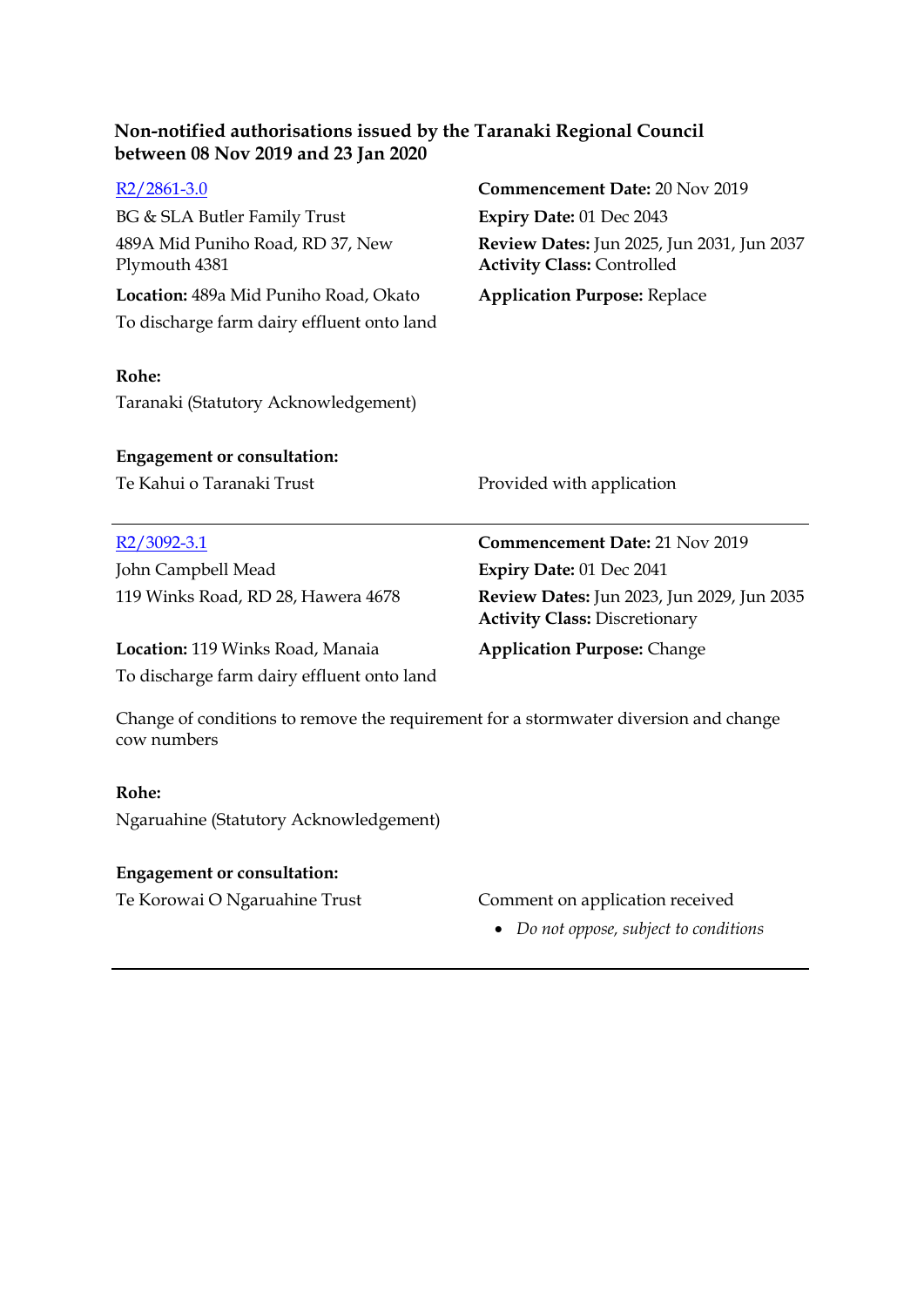| $R2/2094-3.0$                                                                        | <b>Commencement Date: 21 Nov 2019</b>                                           |
|--------------------------------------------------------------------------------------|---------------------------------------------------------------------------------|
| Woftam Farming Limited                                                               | Expiry Date: 01 Dec 2043                                                        |
| C/- Brendan Attrill Agriculture Ltd, PO Box<br>177, Stratford 4352                   | Review Dates: Jun 2025, Jun 2031, Jun 2037<br><b>Activity Class: Controlled</b> |
| Location: 157 Wataroa Road, Warea                                                    | <b>Application Purpose: Replace</b>                                             |
| To discharge farm dairy effluent onto land                                           |                                                                                 |
|                                                                                      |                                                                                 |
| Rohe:                                                                                |                                                                                 |
| Taranaki (Statutory Acknowledgement)                                                 |                                                                                 |
|                                                                                      |                                                                                 |
| <b>Engagement or consultation:</b>                                                   |                                                                                 |
| Te Kahui o Taranaki Trust                                                            | Comment on application received                                                 |
|                                                                                      | Generally consistent with Iwi<br>٠<br>Environmental Management Plan             |
|                                                                                      | Do not oppose, subject to conditions                                            |
|                                                                                      |                                                                                 |
|                                                                                      |                                                                                 |
| $R2/2561-3.0$                                                                        | Commencement Date: 21 Nov 2019                                                  |
| Barry & Lynette Bishop                                                               | <b>Expiry Date: 01 Dec 2043</b>                                                 |
| 120 Ahu Ahu Road, RD 4, New Plymouth 4374 Review Dates: Jun 2025, Jun 2031, Jun 2037 | <b>Activity Class: Controlled</b>                                               |
| Location: 132 Ahu Ahu Road, Kaitake                                                  | <b>Application Purpose: Replace</b>                                             |
| To discharge farm dairy effluent onto land                                           |                                                                                 |
|                                                                                      |                                                                                 |
| Rohe:                                                                                |                                                                                 |
| Taranaki (Statutory Acknowledgement)                                                 |                                                                                 |
| <b>Engagement or consultation:</b>                                                   |                                                                                 |
| Te Kahui o Taranaki Trust                                                            |                                                                                 |
|                                                                                      | Comment on application received                                                 |
|                                                                                      | Generally consistent with Iwi<br>Environmental Management Plan                  |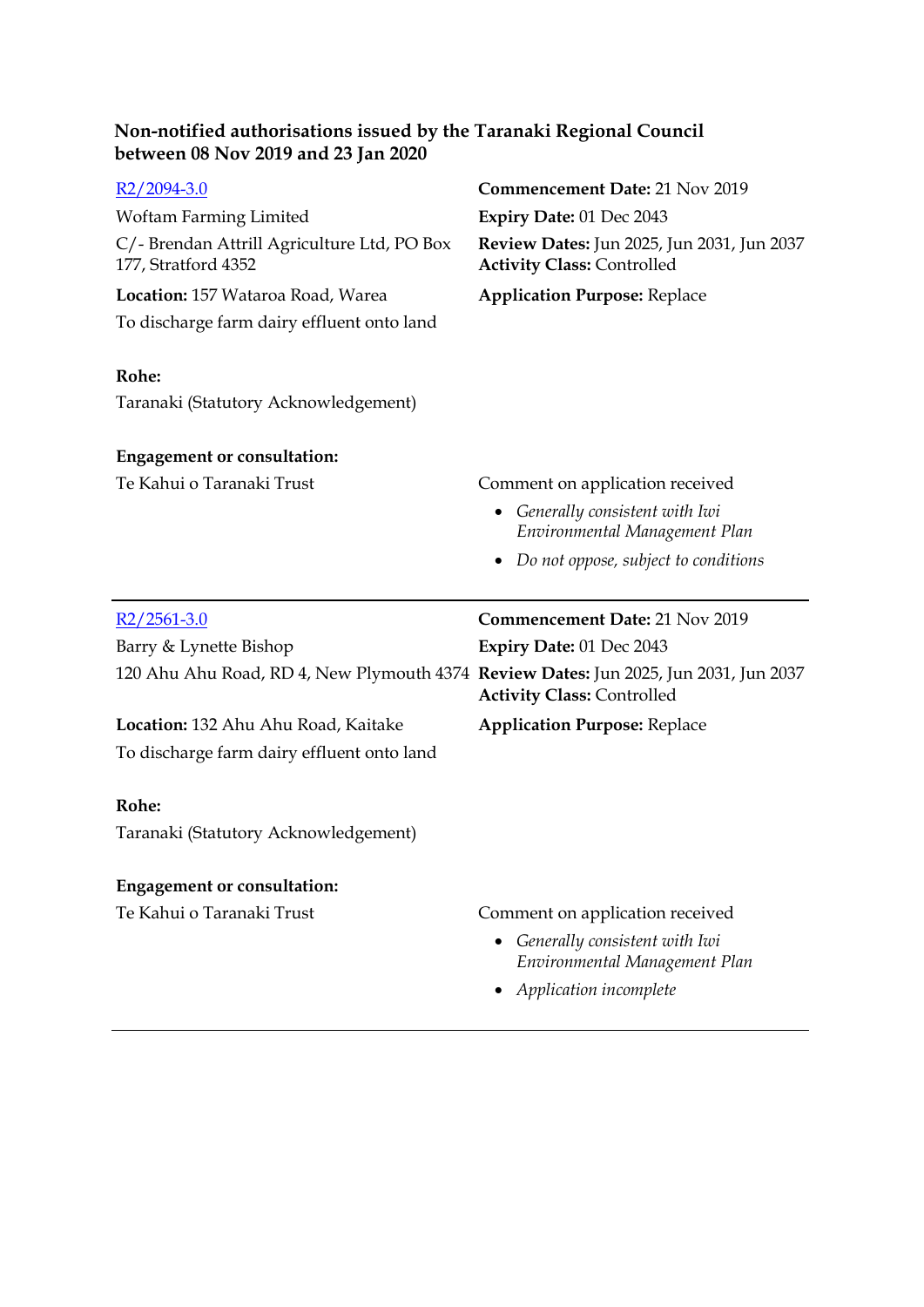| $R2/2620-3.0$                                    | <b>Commencement Date: 21 Nov 2019</b>                                                  |
|--------------------------------------------------|----------------------------------------------------------------------------------------|
| Kent & Linda Goodwin                             | <b>Expiry Date: 01 Dec 2043</b>                                                        |
| 678 Mid Puniho Road, RD 37, New Plymouth<br>4381 | <b>Review Dates:</b> Jun 2025, Jun 2031, Jun 2037<br><b>Activity Class: Controlled</b> |
| Location: 678 Mid Puniho Road, Okato             | <b>Application Purpose: Replace</b>                                                    |

To discharge farm dairy effluent onto land, and until 1 December 2021 after treatment in an oxidation pond system, into the Matanehunehu Stream

#### **Rohe:**

Taranaki (Statutory Acknowledgement)

#### **Engagement or consultation:**

| Te Kahui o Taranaki Trust                | Provided with application                                             |
|------------------------------------------|-----------------------------------------------------------------------|
| $R2/4512-3.0$                            | <b>Commencement Date: 25 Nov 2019</b>                                 |
| GS & JK Hickey Family Trusts Partnership | Expiry Date: 01 Dec 2025                                              |
| 306 Namu Road, RD 31, Opunake 4681       | Review Dates: Jun 2021, Jun 2023<br><b>Activity Class: Controlled</b> |

**Location:** 351 Upper Newall Road, Newall **Application Purpose:** Replace

To discharge farm dairy effluent onto land and, after treatment in an oxidation pond system into an unnamed tributary of the Teikaparua (Warea) Stream if the land disposal area is unsuitable for effluent disposal; and until 1 December 2020 to discharge farm dairy effluent after treatment in an oxidation pond system into an unnamed tributary of the Teikaparua (Warea) Stream

#### **Rohe:**

Taranaki (Statutory Acknowledgement)

#### **Engagement or consultation:**

Te Kahui o Taranaki Trust Comment on application received

- *Generally consistent with Iwi Environmental Management Plan*
- *Do not oppose, subject to conditions*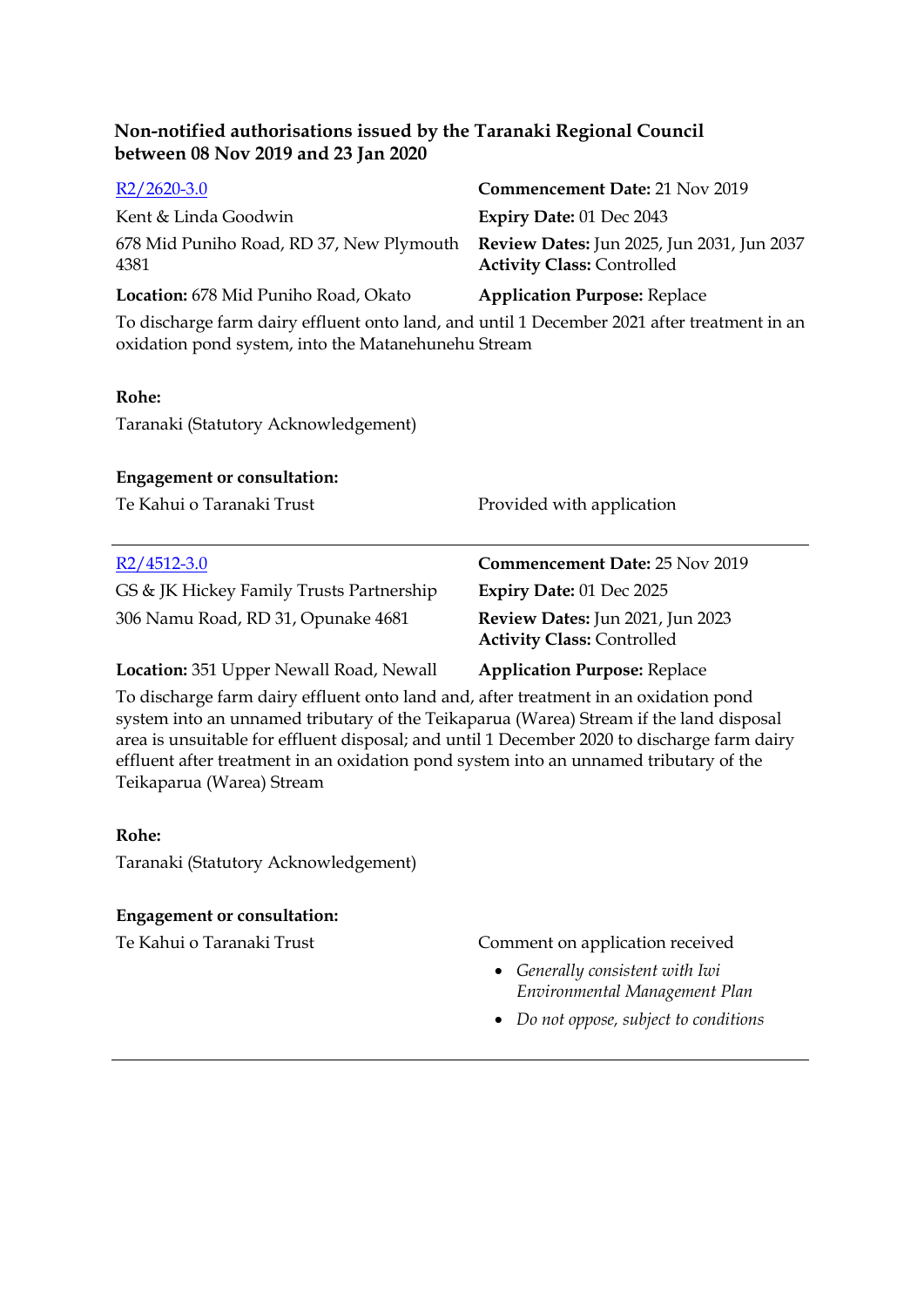|  | R2/10785-1.0 |
|--|--------------|
|--|--------------|

Michael Coils **Expiry Date:** 01 Jun 2023 130 Bridge Street, Eltham 4322 **Review Dates:**

**Location:** 303 Piko Road, Uruti **Application Purpose:** New To harvest a plantation forest

#### **Rohe:**

Ngati Mutunga (Statutory Acknowledgement)

#### **Engagement or consultation:**

Te Runanga o Ngati Mutunga<br>
Comment on application received

[R2/10785-1.0](http://irisprod.trc.govt.nz/IRISObjectRouter.aspx?IRISObjectID=781945) **Commencement Date:** 26 Nov 2019

**Activity Class:** Controlled

 *General concern about environmental effects* 

**Review Dates:** Jun 2025, Jun 2031, Jun 2037

**Activity Class:** Controlled

*Application lacks sufficient detail* 

#### [R2/3203-3.0](http://irisprod.trc.govt.nz/IRISObjectRouter.aspx?IRISObjectID=781962) **Commencement Date:** 27 Nov 2019

Robert & Diana Bridgeman **Expiry Date:** 01 Dec 2043 276 Hampton Road, RD 37, New Plymouth 4381

**Location:** 276 Hampton Road, Okato **Application Purpose:** Replace To discharge farm dairy effluent onto land

#### **Rohe:**

Taranaki (Statutory Acknowledgement)

#### **Engagement or consultation:**

#### Te Kahui o Taranaki Trust Comment on application received

- *Generally consistent with Iwi Environmental Management Plan*
- *Do not oppose, subject to conditions*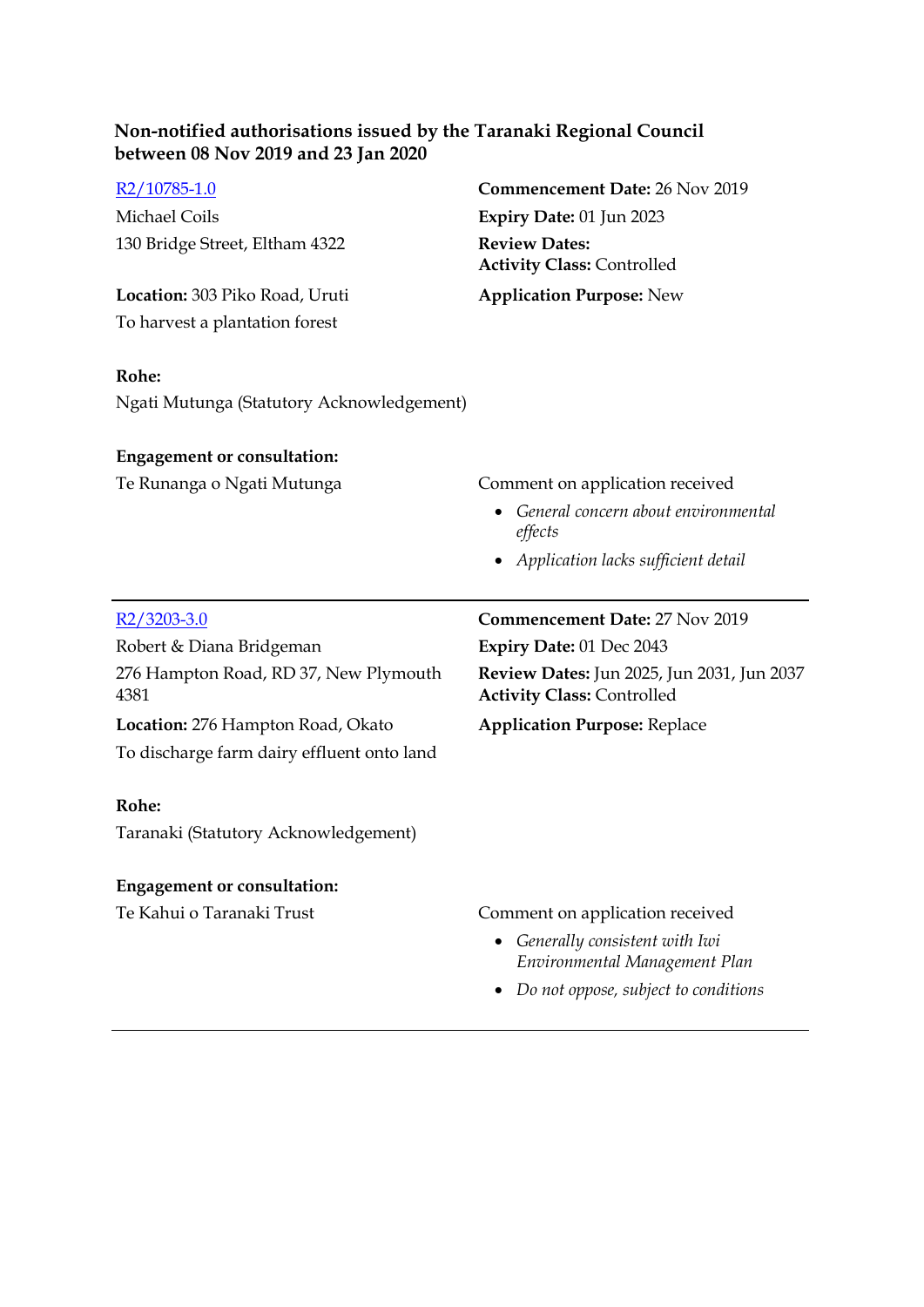| R <sub>2</sub> /10792-1.0                                                                                                  | Commencement Date: 27 Nov 2019                                                  |
|----------------------------------------------------------------------------------------------------------------------------|---------------------------------------------------------------------------------|
| Coldstream Partnership Trust                                                                                               | <b>Expiry Date: 01 Jun 2034</b>                                                 |
| 268 Cardiff Road, RD 21, Stratford 4391                                                                                    | Review Dates: Jun 2022, Jun 2028<br><b>Activity Class: Discretionary</b>        |
| Location: 268 Cardiff Road, Cardiff                                                                                        | <b>Application Purpose: New</b>                                                 |
| To construct a new bridge over the Patea River, including associated disturbance of the<br>stream bed, for access purposes |                                                                                 |
| Rohe:                                                                                                                      |                                                                                 |
| Ngaa Rauru Kiitahi (Statutory Acknowledgement)                                                                             |                                                                                 |
| Ngaruahine (Statutory Acknowledgement)                                                                                     |                                                                                 |
| Ngati Maru                                                                                                                 |                                                                                 |
| Ngati Ruanui (Statutory Acknowledgement)                                                                                   |                                                                                 |
| <b>Engagement or consultation:</b>                                                                                         |                                                                                 |
| Te Kaahui o Rauru - Legal Entity of Ngaa<br>Rauru Kiitahi                                                                  | Provided with application                                                       |
| Te Korowai O Ngaruahine Trust                                                                                              | Comment on application received                                                 |
|                                                                                                                            | • Application lacks sufficient detail                                           |
|                                                                                                                            | • Do not oppose, subject to conditions                                          |
| Te Runanga O Ngāti Ruanui Trust                                                                                            | Provided with application                                                       |
| $R2/2641-3.0$                                                                                                              | Commencement Date: 27 Nov 2019                                                  |
| Vaughn & Sharron Brophy                                                                                                    | Expiry Date: 01 Dec 2043                                                        |
| 241B Bayly Road, RD 37, New Plymouth 4381                                                                                  | Review Dates: Jun 2025, Jun 2031, Jun 2037<br><b>Activity Class: Controlled</b> |
| Location: 241B Bayly Road, Warea                                                                                           | <b>Application Purpose: Replace</b>                                             |

To discharge farm dairy effluent onto land

#### **Rohe:**

Taranaki (Statutory Acknowledgement)

# **Engagement or consultation:**

- Te Kahui o Taranaki Trust Comment on application received
	- *Generally consistent with Iwi Environmental Management Plan*
	- *Do not oppose, subject to conditions*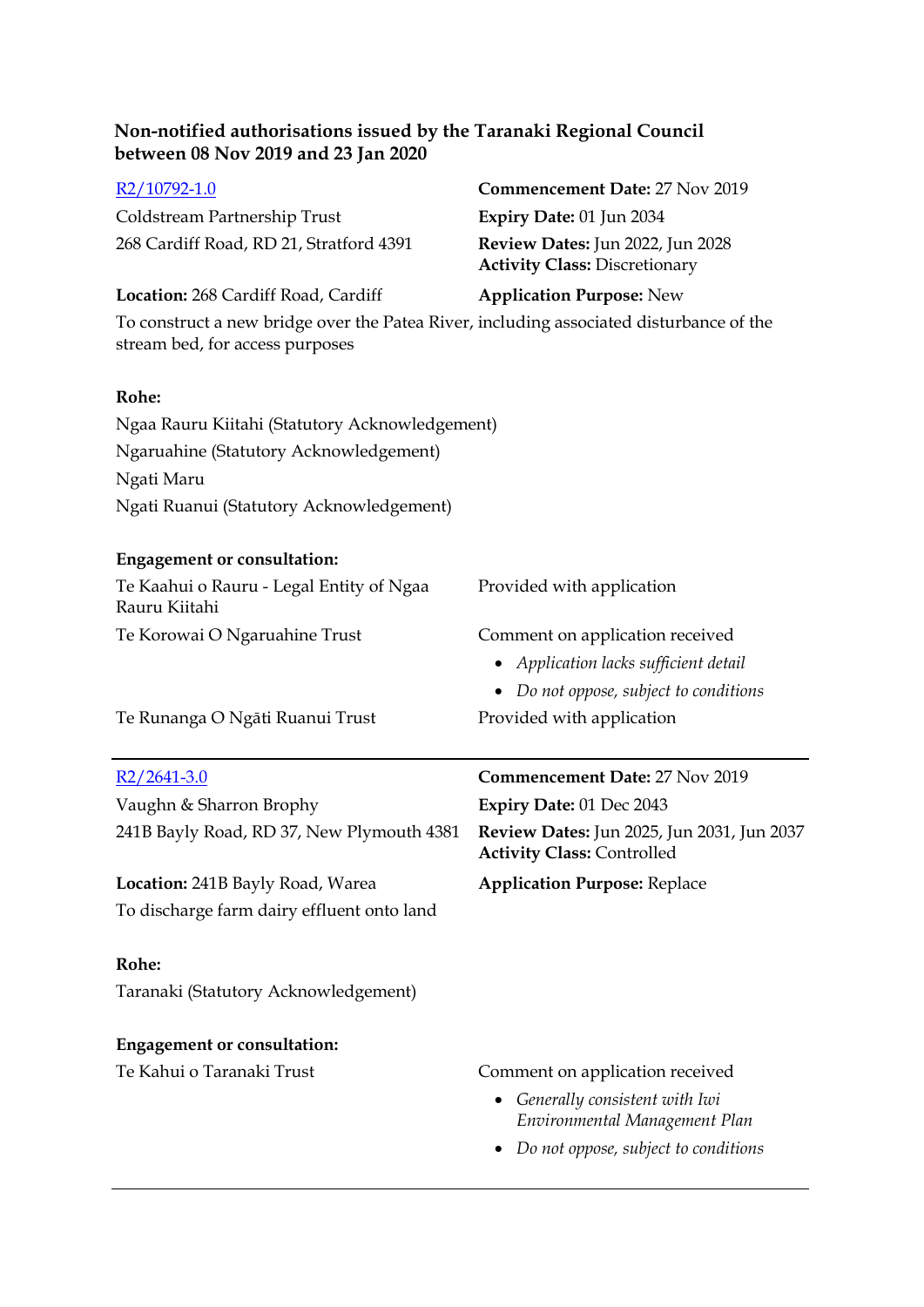| $R2/2325-3.0$<br>KW & MP Richardson Trust Partnership<br>274 Lower Pitone Road, RD 4, New Plymouth<br>4374<br>Location: 274 Lower Pitone Road, Pitone                                                     | Commencement Date: 28 Nov 2019<br>Expiry Date: 01 Dec 2043<br>Review Dates: Jun 2031, Jun 2037<br><b>Activity Class: Controlled</b><br><b>Application Purpose: Replace</b> |
|-----------------------------------------------------------------------------------------------------------------------------------------------------------------------------------------------------------|----------------------------------------------------------------------------------------------------------------------------------------------------------------------------|
| To discharge farm dairy effluent onto land, and until 1 December 2021 after treatment in an<br>oxidation pond system and wetland, into the Waiaua Stream<br>Rohe:<br>Taranaki (Statutory Acknowledgement) |                                                                                                                                                                            |
| <b>Engagement or consultation:</b>                                                                                                                                                                        |                                                                                                                                                                            |
| Te Kahui o Taranaki Trust                                                                                                                                                                                 | Provided with application                                                                                                                                                  |
| $R2/4805 - 3.0$                                                                                                                                                                                           | Commencement Date: 27 Nov 2019                                                                                                                                             |
| New Plymouth District Council                                                                                                                                                                             | Expiry Date: 01 Jun 2037                                                                                                                                                   |
|                                                                                                                                                                                                           |                                                                                                                                                                            |
| Private Bag 2025, New Plymouth 4342                                                                                                                                                                       | <b>Review Dates:</b> Jun 2021 and at 3-yearly<br>intervals thereafter<br><b>Activity Class: Discretionary</b>                                                              |
| Location: Saunders Road, Okato                                                                                                                                                                            | <b>Application Purpose: Replace</b>                                                                                                                                        |
| To dam water and use an existing weir in the Mangatete Stream for water supply purposes<br>and to undertake maintenance on the weir                                                                       |                                                                                                                                                                            |
| Rohe:                                                                                                                                                                                                     |                                                                                                                                                                            |
| Taranaki (Statutory Acknowledgement)                                                                                                                                                                      |                                                                                                                                                                            |
| <b>Engagement or consultation:</b>                                                                                                                                                                        |                                                                                                                                                                            |
| Te Kahui o Taranaki Trust                                                                                                                                                                                 | Provided with application                                                                                                                                                  |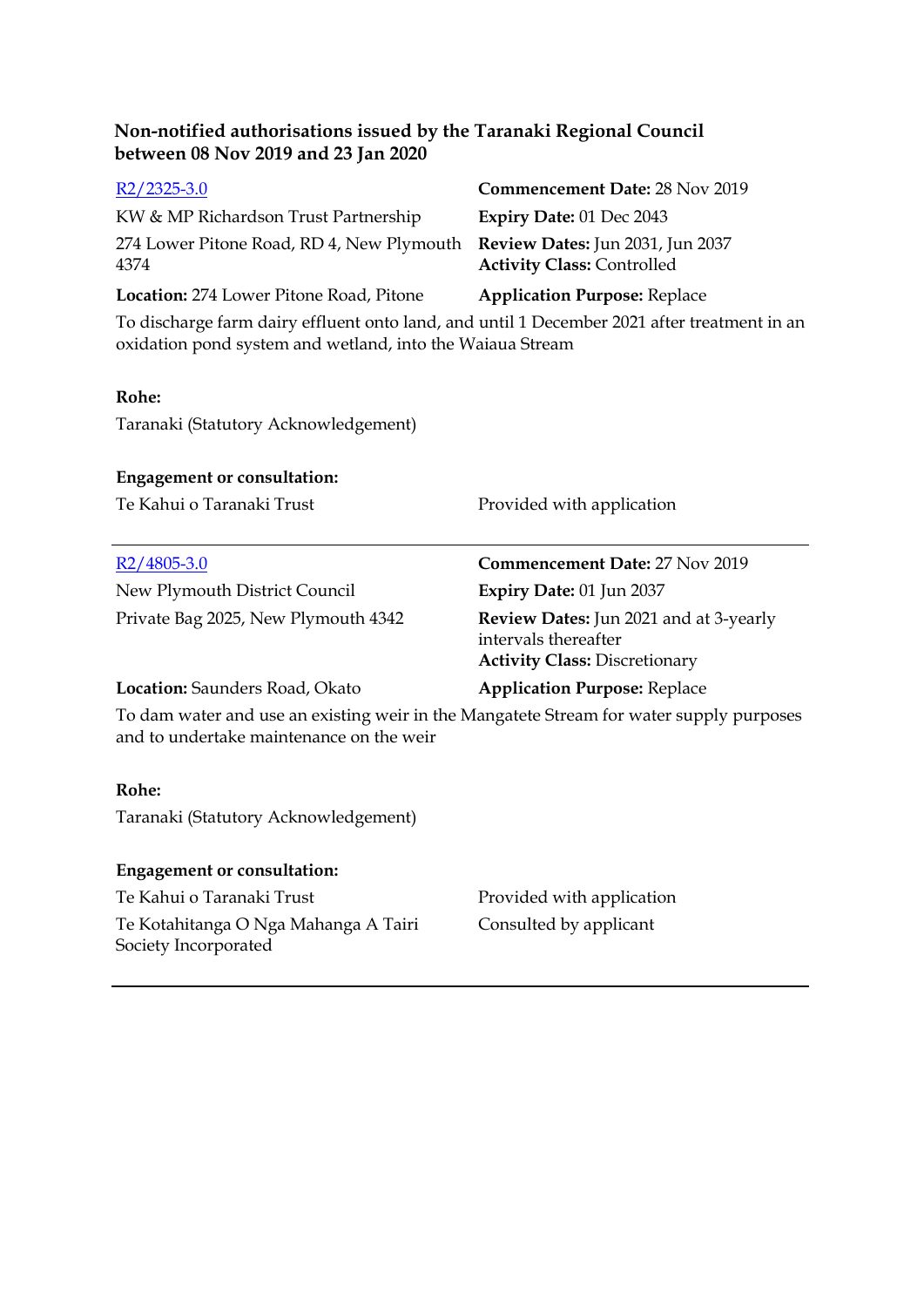| $R2/3137-3.0$                                                                                                                                           | <b>Commencement Date: 28 Nov 2019</b>                                                  |
|---------------------------------------------------------------------------------------------------------------------------------------------------------|----------------------------------------------------------------------------------------|
| KL & DE Harvey Family Trusts Partnership                                                                                                                | Expiry Date: 01 Dec 2043                                                               |
| C/- Keith Harvey, 1445 South Road, RD 4,<br>New Plymouth 4374                                                                                           | <b>Review Dates:</b> Jun 2025, Jun 2031, Jun 2037<br><b>Activity Class: Controlled</b> |
| Location: 1415 Wiremu Road, Rahotu                                                                                                                      | <b>Application Purpose: Replace</b>                                                    |
| To discharge farm dairy effluent onto land, and until 1 December 2021 after treatment in an<br>oxidation pond system and wetland, into the Okahu Stream |                                                                                        |
| Rohe:                                                                                                                                                   |                                                                                        |
| Taranaki (Statutory Acknowledgement)                                                                                                                    |                                                                                        |
| <b>Engagement or consultation:</b>                                                                                                                      |                                                                                        |
| Te Kahui o Taranaki Trust                                                                                                                               | Provided with application                                                              |
| $R2/3545-3.0$                                                                                                                                           | <b>Commencement Date: 28 Nov 2019</b>                                                  |
| Puniho 606 Partnership                                                                                                                                  | Expiry Date: 01 Dec 2043                                                               |
| S & L Honeyfield, 595 Mid Puniho Road, RD<br>37, New Plymouth 4381                                                                                      | <b>Review Dates:</b> Jun 2025, Jun 2031, Jun 2037<br><b>Activity Class: Controlled</b> |
| Location: 619 Mid Puniho Road, Okato                                                                                                                    | <b>Application Purpose: Replace</b>                                                    |
| To discharge farm dairy effluent onto land, and until 1 December 2021 after treatment in an                                                             |                                                                                        |

To discharge farm dairy effluent onto land, and until 1 December 2021 after treatment in an oxidation pond system, into an unnamed tributary of the Matanehunehu Stream

#### **Rohe:**

Taranaki (Statutory Acknowledgement)

#### **Engagement or consultation:**

### Te Kahui o Taranaki Trust Comment on application received

*General opposition*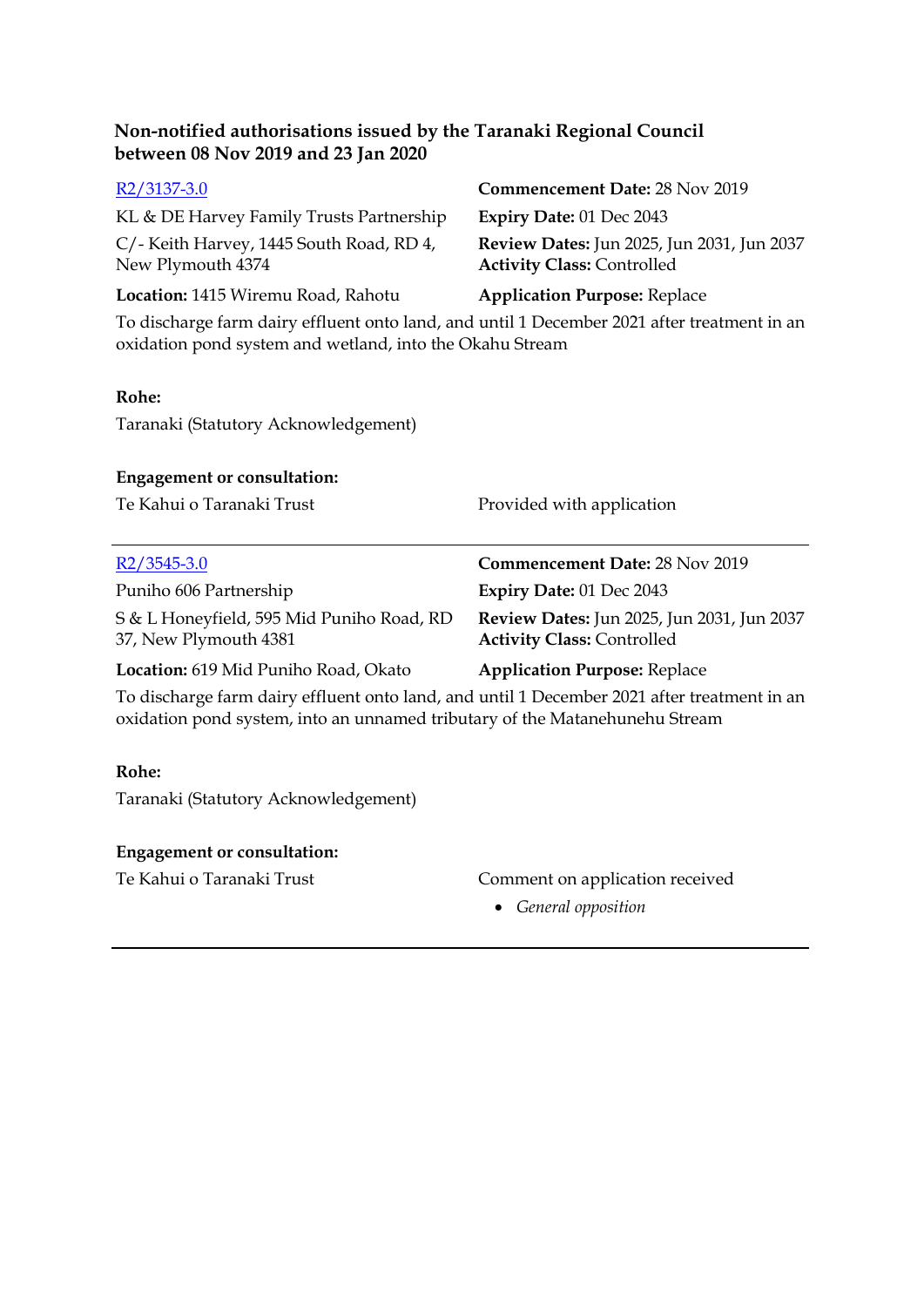| $R2/1706-4.0$                            | <b>Commencement Date: 29 Nov 2019</b>                                                  |
|------------------------------------------|----------------------------------------------------------------------------------------|
| Craw-Jones Family Trust                  | Expiry Date: $01$ Dec 2043                                                             |
| 546 Warea Road, RD 37, New Plymouth 4381 | <b>Review Dates:</b> Jun 2025, Jun 2031, Jun 2037<br><b>Activity Class: Controlled</b> |

#### **Location:** 390 Warea Road, Warea **Application Purpose:** Replace

To discharge farm dairy effluent onto land, and until 1 December 2021 after treatment in an oxidation pond system and wetland, into the Teikaparua (Warea) River

#### **Rohe:**

Taranaki (Statutory Acknowledgement)

#### **Engagement or consultation:**

Te Kahui o Taranaki Trust Provided with application

BG & SLA Butler Family Trust **Expiry Date:** 01 Dec 2043 489A Mid Puniho Road, RD 37, New Plymouth 4381

[R2/1770-4.0](http://irisprod.trc.govt.nz/IRISObjectRouter.aspx?IRISObjectID=782191) **Commencement Date:** 29 Nov 2019 **Review Dates:** Jun 2025, Jun 2031, Jun 2037 **Activity Class:** Controlled

**Location:** 230 Hoani Road, Okato **Application Purpose:** Replace

To discharge farm dairy effluent onto land, and until 1 December 2021 after treatment in an oxidation pond system and constructed drain, into the Werekino Stream

#### **Rohe:**

Taranaki (Statutory Acknowledgement)

#### **Engagement or consultation:**

Te Kahui o Taranaki Trust Provided with application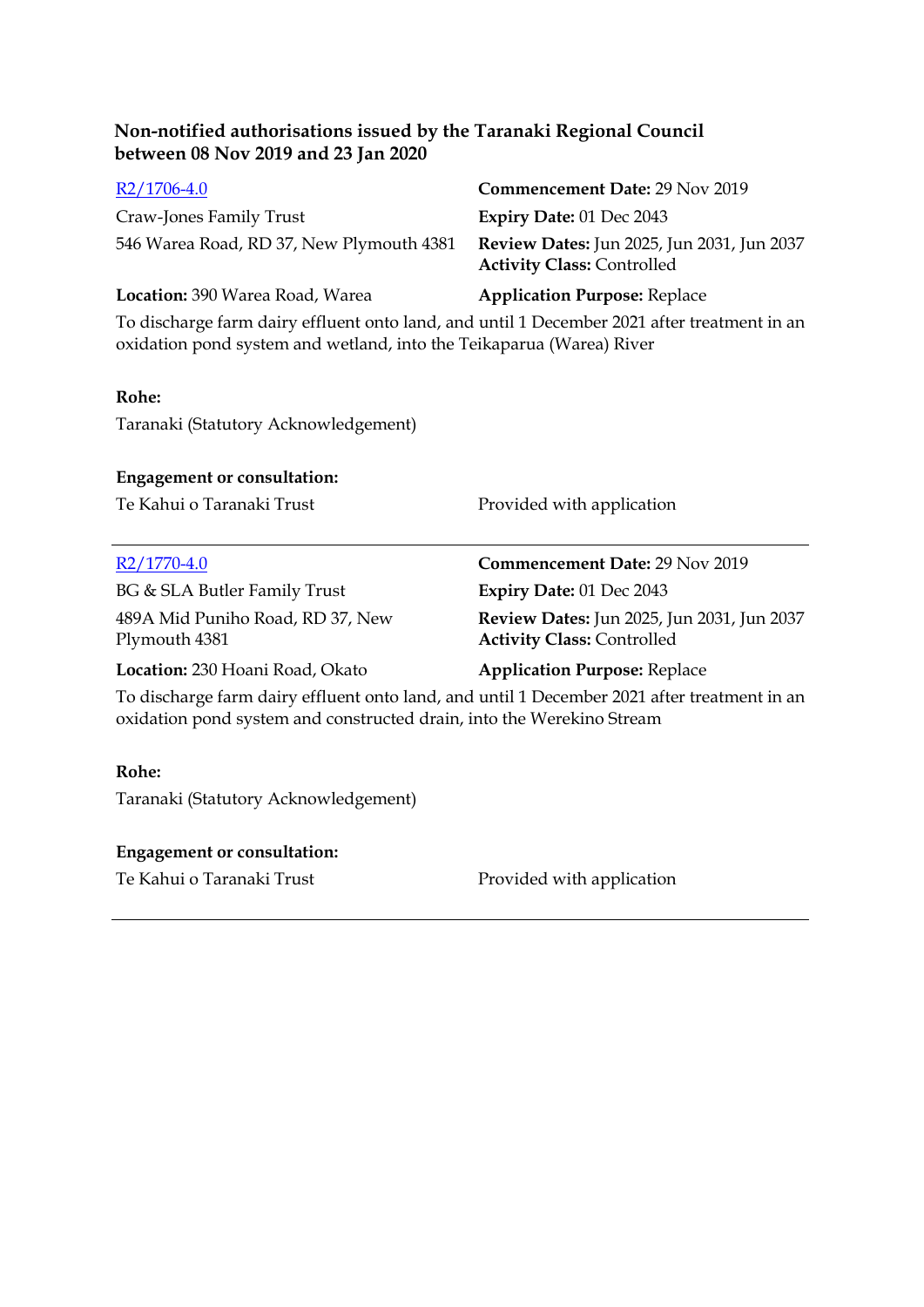| Commencement Date: 29 Nov 2019                                                                                         |
|------------------------------------------------------------------------------------------------------------------------|
| Expiry Date: 01 Jun 2036                                                                                               |
| Chief Executive, Private Bag 902, Hawera 4640 Review Dates: Jun 2024, Jun 2030<br><b>Activity Class: Discretionary</b> |
| <b>Application Purpose: New</b>                                                                                        |
| To replace an existing culvert in the Hihiwera Stream, including the associated disturbance                            |
|                                                                                                                        |

#### **Rohe:**

Taranaki (Statutory Acknowledgement)

#### **Engagement or consultation:**

| Hayden Paul Wano          | Consulted by applicant    |
|---------------------------|---------------------------|
| Marcia Jean Gallyer       | Consulted by applicant    |
| Te Kahui o Taranaki Trust | Provided with application |

Falcon Group (2000) Limited **Expiry Date:** 01 Jun 2038

[R2/6170-2.0](http://irisprod.trc.govt.nz/IRISObjectRouter.aspx?IRISObjectID=782227) **Commencement Date:** 29 Nov 2019 PO Box 32, Inglewood 4347 **Review Dates:** Jun 2026, Jun 2032 **Activity Class:** Discretionary

#### **Location:** 1428 State Highway 3, Inglewood **Application Purpose:** Replace

To discharge treated domestic effluent from an aerated wastewater treatment system onto land

#### **Rohe:**

Te Atiawa (Statutory Acknowledgement)

#### **Engagement or consultation:**

#### Te Kotahitanga o Te Atiawa Trust Comment on application received

- *Application lacks sufficient detail*
- *Neither support or oppose*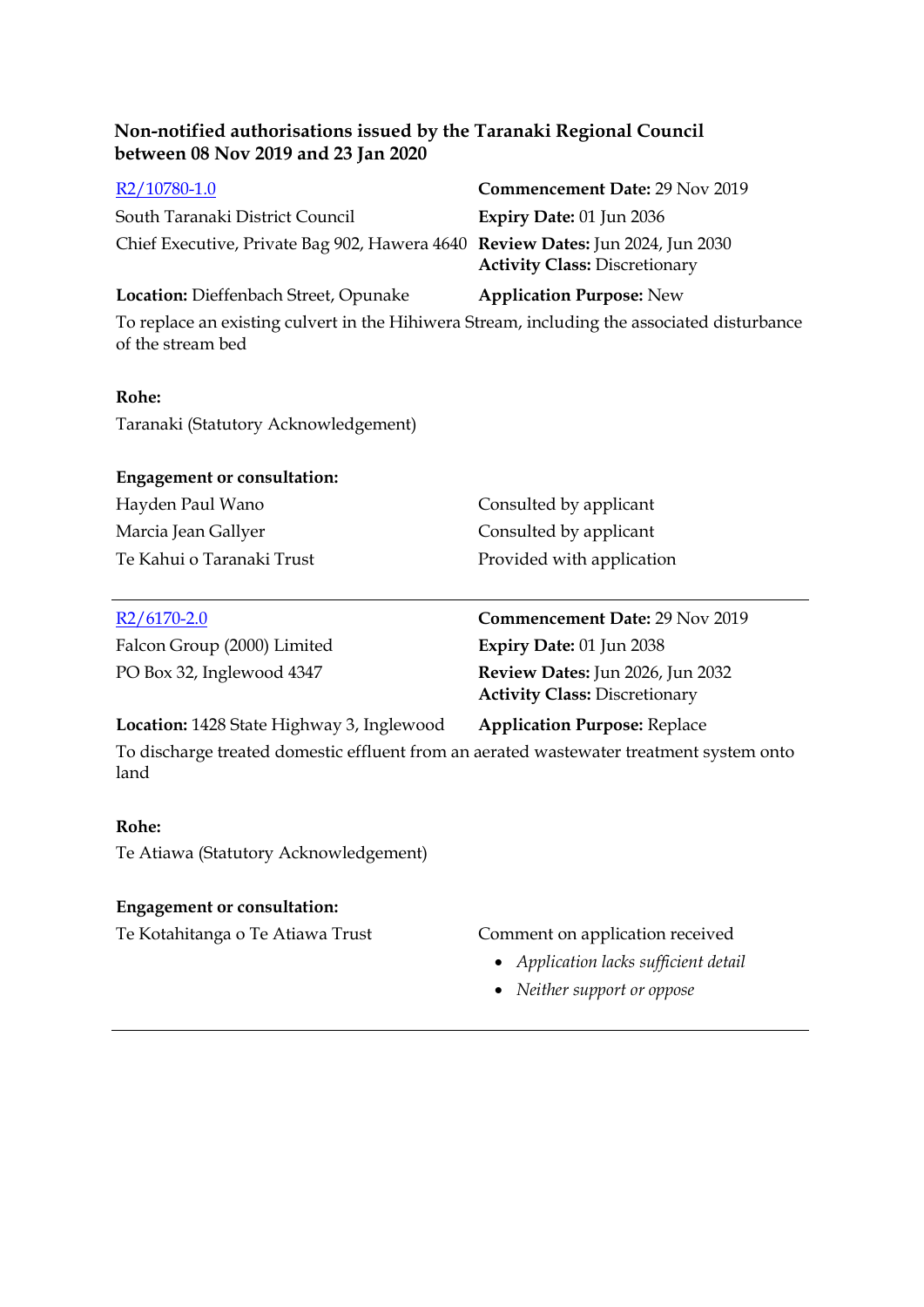| R2/10793-1.0                                                                                                                       | <b>Commencement Date: 05 Dec 2019</b>                                    |  |  |
|------------------------------------------------------------------------------------------------------------------------------------|--------------------------------------------------------------------------|--|--|
| Nicholas Barrett                                                                                                                   | Expiry Date: 01 Jun 2038                                                 |  |  |
| 36 Sutton Road, Omata 4374                                                                                                         | Review Dates: Jun 2026, Jun 2032<br><b>Activity Class: Discretionary</b> |  |  |
| Location: 460 Hurford Road, Omata                                                                                                  | <b>Application Purpose: New</b>                                          |  |  |
| To install a culvert in an unnamed tributary of the Paopaohaonui Stream, including the<br>associated disturbance of the stream bed |                                                                          |  |  |
| Rohe:                                                                                                                              |                                                                          |  |  |
| Taranaki (Statutory Acknowledgement)                                                                                               |                                                                          |  |  |
| <b>Engagement or consultation:</b>                                                                                                 |                                                                          |  |  |
| Te Kahui o Taranaki Trust                                                                                                          | Provided with application                                                |  |  |

| $R2/0047-4.1$                                                          | Commencement Date: 05 Dec 2019                                                                                |
|------------------------------------------------------------------------|---------------------------------------------------------------------------------------------------------------|
| Fonterra Limited                                                       | <b>Expiry Date: 01 Jun 2052</b>                                                                               |
| PO Box 444, Hawera 4640                                                | <b>Review Dates:</b> Jun 2021 and at 5-yearly<br>intervals thereafter<br><b>Activity Class: Discretionary</b> |
| Location: Main Couth Road & 125 Highs Road Annliastion Durageo: Change |                                                                                                               |

**Location:** Main South Road & 135 Hicks Road, **Application Purpose:** Change Hawera

To take water from the Tawhiti Stream and the Tangahoe River for the purposes of processing and manufacturing dairy products, cleaning of plant, cooling, domestic use and for a co-generation plant

Change of consent conditions to extend the timeframe for installing fish screens on the Tawhiti Stream intake structures

#### **Rohe:**

Ngati Ruanui

#### **Engagement or consultation:**

Fish & Game New Zealand Written approval provided Te Korowai O Ngaruahine Trust Written approval provided Te Runanga O Ngāti Ruanui Trust Written approval provided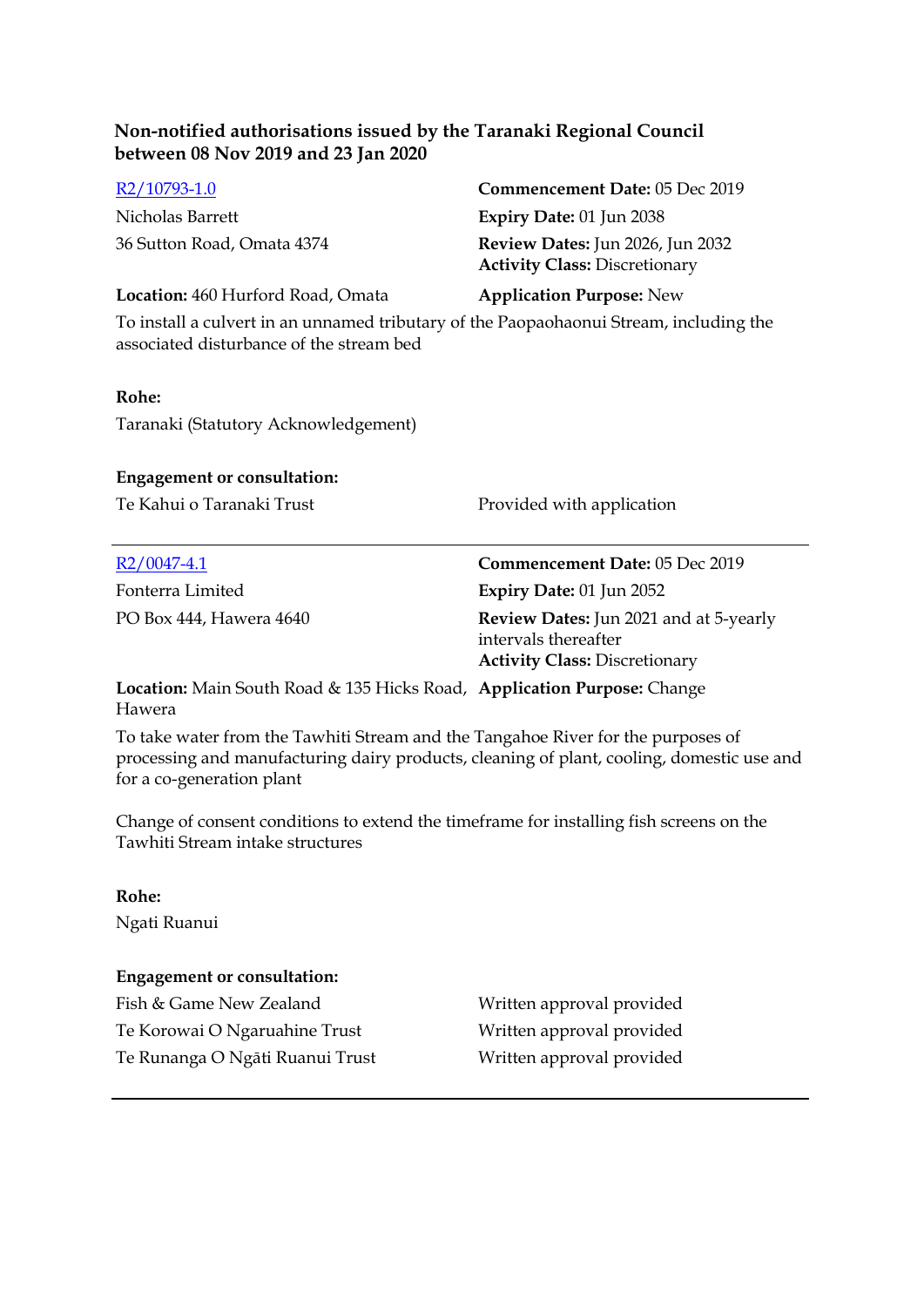| between 08 Nov 2019 and 23 Jan 2020                                                                                               |                                                                          |
|-----------------------------------------------------------------------------------------------------------------------------------|--------------------------------------------------------------------------|
| R2/10794-1.0<br>South Taranaki District Council<br>Chief Executive, Private Bag 902, Hawera 4640 Review Dates: Jun 2024, Jun 2030 | Commencement Date: 06 Dec 2019                                           |
|                                                                                                                                   | Expiry Date: 01 Jun 2036                                                 |
|                                                                                                                                   | <b>Activity Class: Discretionary</b>                                     |
| Location: Te Namu Pa Site, Opunake                                                                                                | <b>Application Purpose: New</b>                                          |
| To install a new bridge over the Otahi Stream, including associated disturbance of the<br>stream bed                              |                                                                          |
| Rohe:                                                                                                                             |                                                                          |
| Taranaki (Statutory Acknowledgement)                                                                                              |                                                                          |
| <b>Engagement or consultation:</b>                                                                                                |                                                                          |
| Darrell Hickey                                                                                                                    | Written approval provided                                                |
| Te Kahui o Taranaki Trust                                                                                                         | Provided with application                                                |
| $R2/9987-1.1$                                                                                                                     | Commencement Date: 13 Dec 2019                                           |
| Greymouth Petroleum Turangi Limited                                                                                               | Expiry Date: 01 Jun 2033                                                 |
| PO Box 3394, Fitzroy, New Plymouth 4341                                                                                           | Review Dates: Jun 2021, Jun 2027<br><b>Activity Class: Discretionary</b> |
| Location: Turangi-D wellsite, 180 Waiau Road, Application Purpose: Extension of Lapse<br>Urenui                                   |                                                                          |

**Non-notified authorisations issued by the Taranaki Regional Council** 

To discharge contaminants to air from hydrocarbon exploration at the Turangi-D wellsite, including combustion involving flaring or incineration of petroleum recovered from natural deposits, in association with well development or redevelopment and testing or enhancement of well production flows

**Rohe:** Ngati Mutunga Te Atiawa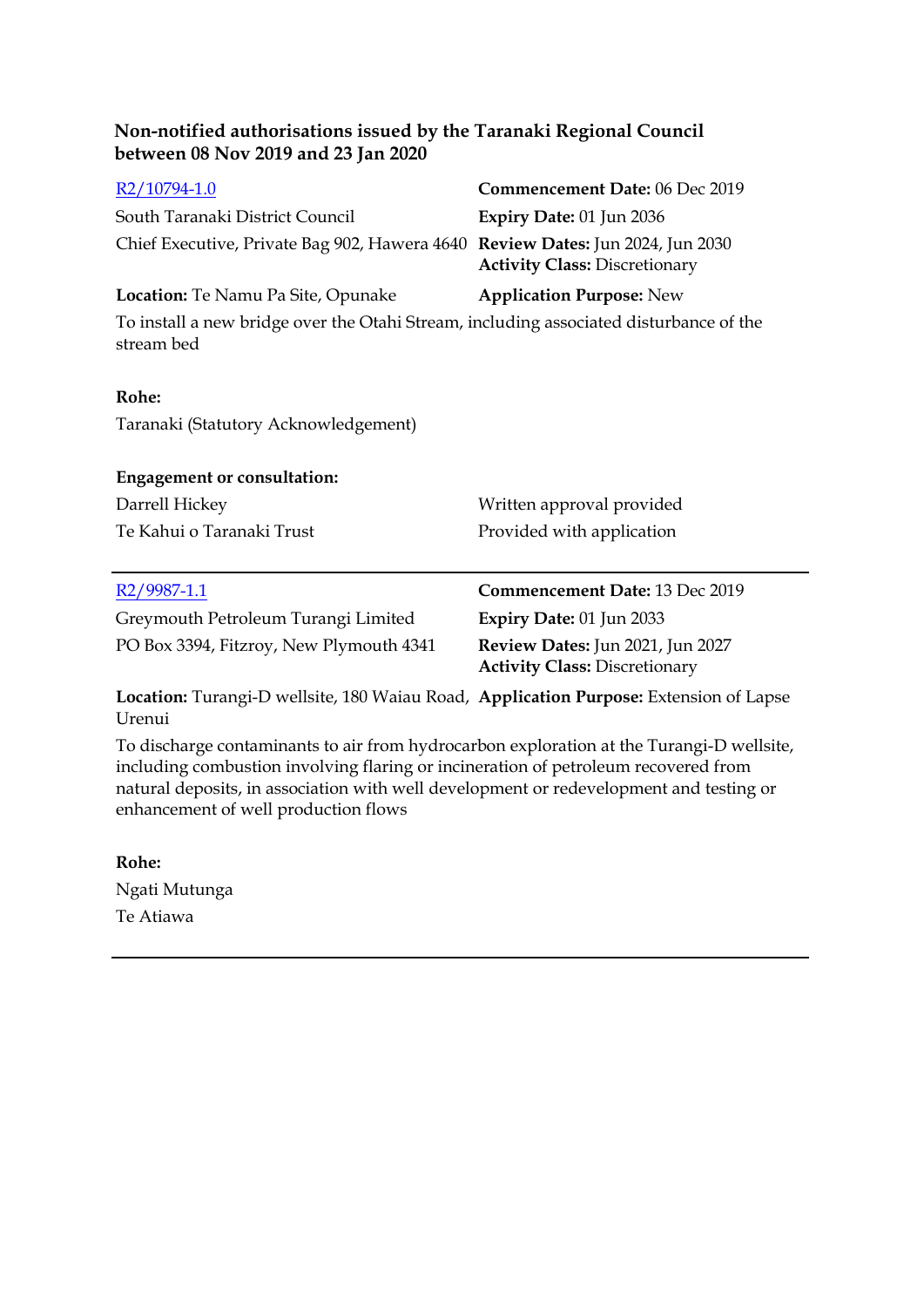Greymouth Petroleum Turangi Limited **Expiry Date:** 01 Jun 2033 PO Box 3394, Fitzroy, New Plymouth 4341 **Review Dates:** Jun 2021, Jun 2027

[R2/9988-1.1](http://irisprod.trc.govt.nz/IRISObjectRouter.aspx?IRISObjectID=783380) **Commencement Date:** 13 Dec 2019 **Activity Class:** Discretionary

**Location:** Turangi-D wellsite, 180 Waiau Road, **Application Purpose:** Extension of Lapse Urenui (Property owner: K Topless & R Topless)

To discharge emissions to air associated with hydrocarbon producing wells at the Turangi-D wellsite

#### **Rohe:**

Ngati Mutunga Te Atiawa

| R <sub>2</sub> /9989-1.1                                                                                                                   | Commencement Date: 13 Dec 2019                                           |
|--------------------------------------------------------------------------------------------------------------------------------------------|--------------------------------------------------------------------------|
| Greymouth Petroleum Turangi Limited                                                                                                        | Expiry Date: 01 Jun 2033                                                 |
| PO Box 3394, Fitzroy, New Plymouth 4341                                                                                                    | Review Dates: Jun 2021, Jun 2027<br><b>Activity Class: Discretionary</b> |
| Location: Turangi-D wellsite, 180 Waiau Road, Application Purpose: Extension of Lapse<br>Urenui (Property owner: J Topless & K<br>Topless) |                                                                          |
| To discharge treated stormwater from hydrocarbon exploration and production operations                                                     |                                                                          |

at the Turangi-D wellsite, onto land and into an unnamed tributary of the Waiau Stream

**Rohe:** Ngati Mutunga Te Atiawa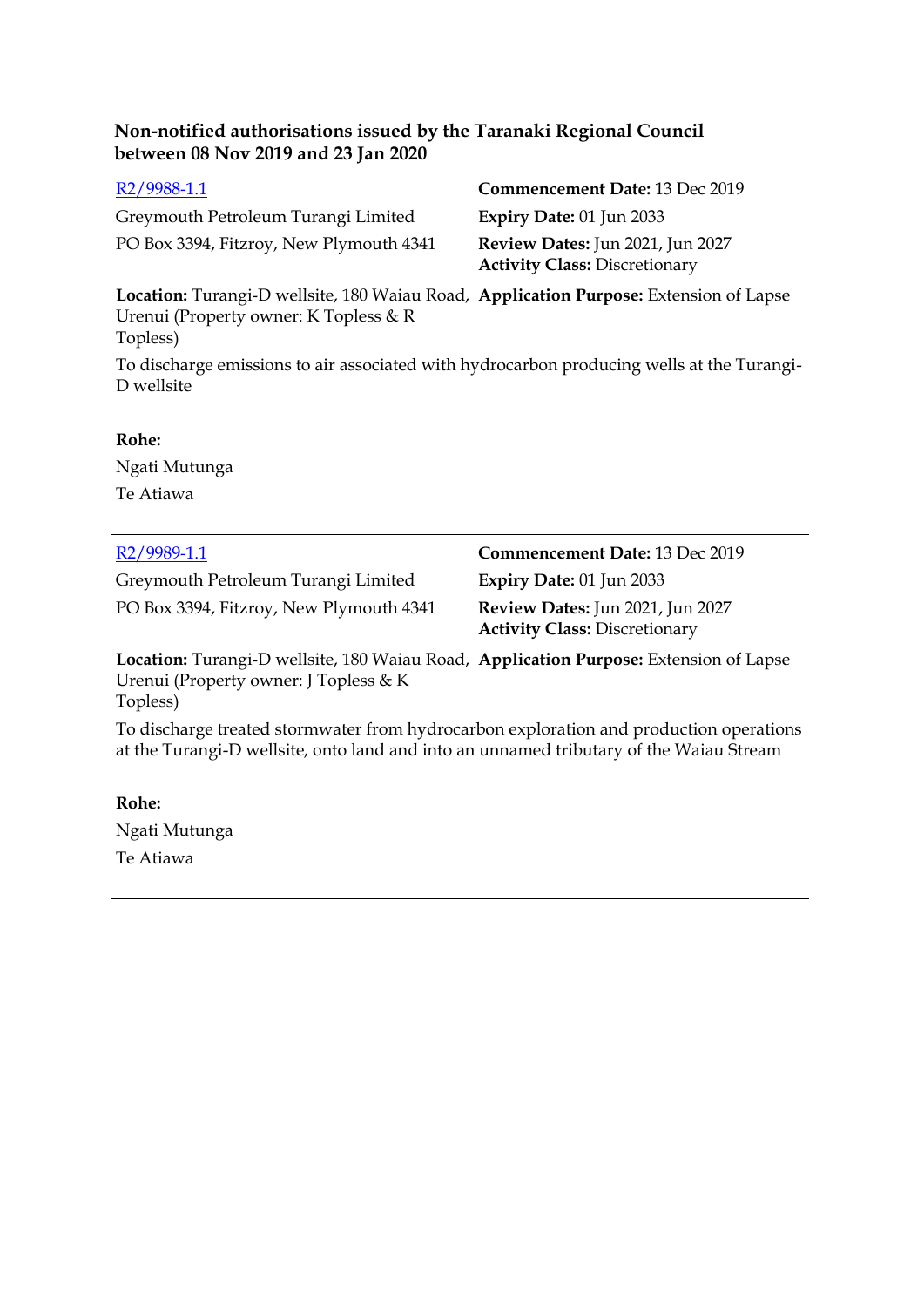Greymouth Petroleum Turangi Limited **Expiry Date:** 01 Jun 2033 PO Box 3394, Fitzroy, New Plymouth 4341 **Review Dates:** Jun 2021, Jun 2027

[R2/9990-1.1](http://irisprod.trc.govt.nz/IRISObjectRouter.aspx?IRISObjectID=783382) **Commencement Date:** 13 Dec 2019 **Activity Class:** Discretionary

**Location:** Turangi-D wellsite, 180 Waiau Road, **Application Purpose:** Extension of Lapse Urenui (Property owner: J Topless & K Topless)

To take groundwater as 'produced water', during hydrocarbon exploration and production activities at the Turangi-D wellsite

#### **Rohe:**

Ngati Mutunga Te Atiawa

| R2/9993-1.1                                                                                                                                | <b>Commencement Date: 13 Dec 2019</b>                                    |  |
|--------------------------------------------------------------------------------------------------------------------------------------------|--------------------------------------------------------------------------|--|
| Greymouth Petroleum Turangi Limited                                                                                                        | Expiry Date: $01$ Jun 2033                                               |  |
| PO Box 3394, Fitzroy, New Plymouth 4341                                                                                                    | Review Dates: Jun 2021, Jun 2027<br><b>Activity Class: Discretionary</b> |  |
| Location: Turangi-D wellsite, 180 Waiau Road, Application Purpose: Extension of Lapse<br>Urenui (Property owner: K Topless & J<br>Topless) |                                                                          |  |
| To install a culvert in an unnamed tributary of the Waiau Stream, including associated<br>disturbance of the stream bed                    |                                                                          |  |
| Rohe:                                                                                                                                      |                                                                          |  |

Ngati Mutunga Te Atiawa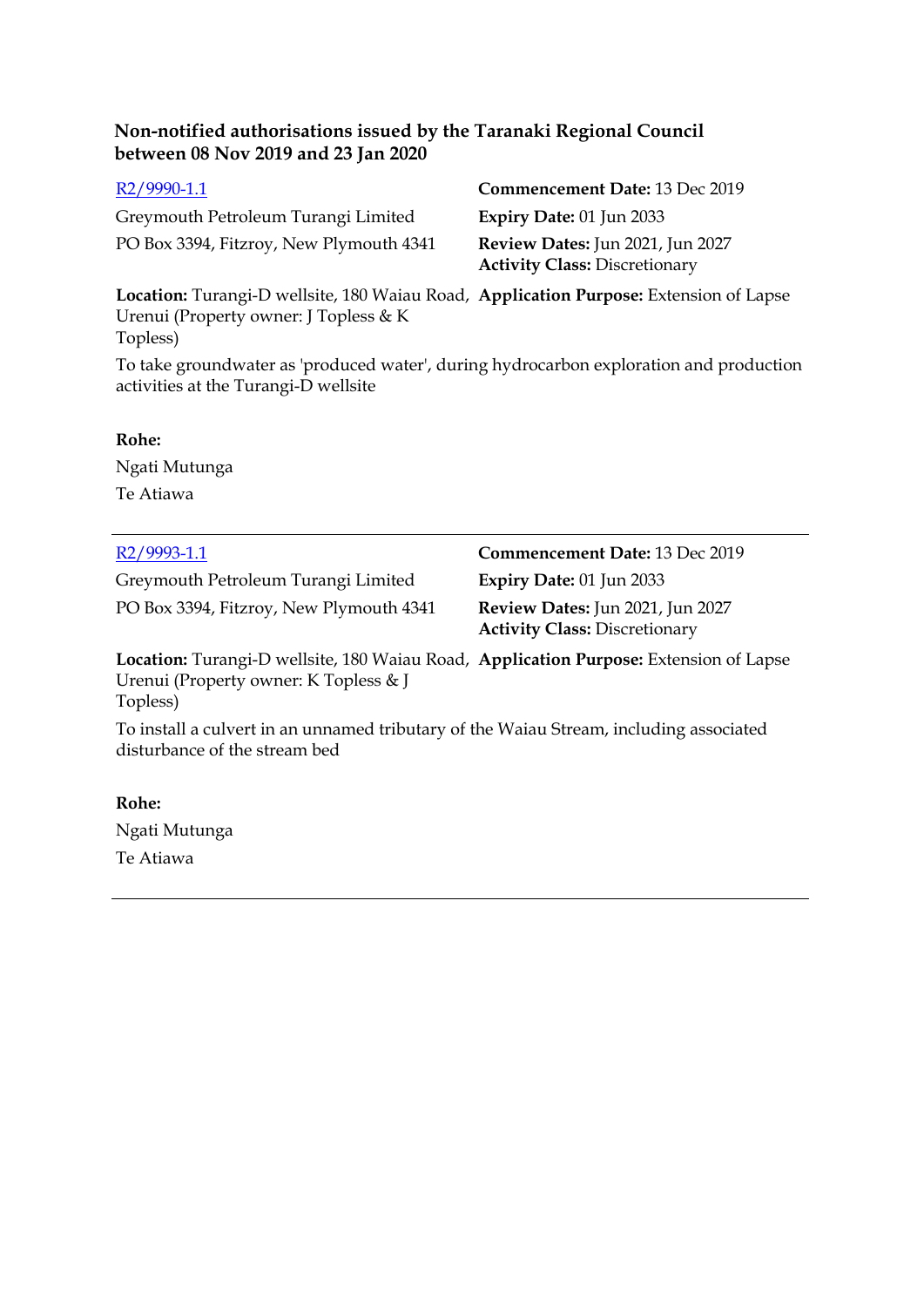Greymouth Petroleum Turangi Limited **Expiry Date:** 01 Jun 2033 PO Box 3394, Fitzroy, New Plymouth 4341 **Review Dates:** Jun 2021, Jun 2027

[R2/9994-1.1](http://irisprod.trc.govt.nz/IRISObjectRouter.aspx?IRISObjectID=783384) **Commencement Date:** 13 Dec 2019 **Activity Class:** Discretionary

**Location:** Turangi-D wellsite, 180 Waiau Road, **Application Purpose:** Extension of Lapse Urenui (Property owner: K Topless & J Topless)

To install a culvert in an unnamed tributary of the Waiau Stream, including associated disturbance of the stream bed

#### **Rohe:**

Ngati Mutunga Te Atiawa

| $R2/2843-3.0$                            | <b>Commencement Date: 13 Dec 2019</b>                                                  |
|------------------------------------------|----------------------------------------------------------------------------------------|
| Brendon Sole Trust                       | <b>Expiry Date: 01 Dec 2043</b>                                                        |
| 330 Warea Road, RD 37, New Plymouth 4381 | <b>Review Dates:</b> Jun 2025, Jun 2031, Jun 2037<br><b>Activity Class: Controlled</b> |
| Location: 283 Warea Road, Warea          | <b>Application Purpose: Replace</b>                                                    |

To discharge farm dairy effluent onto land and, until 1 December 2021 after treatment in an oxidation pond system and constructed drain, into an unnamed tributary of the Teikaparua (Warea) River if the land disposal area is unsuitable for effluent disposal

#### **Rohe:**

Taranaki (Statutory Acknowledgement)

#### **Engagement or consultation:**

Te Kahui o Taranaki Trust Provided with application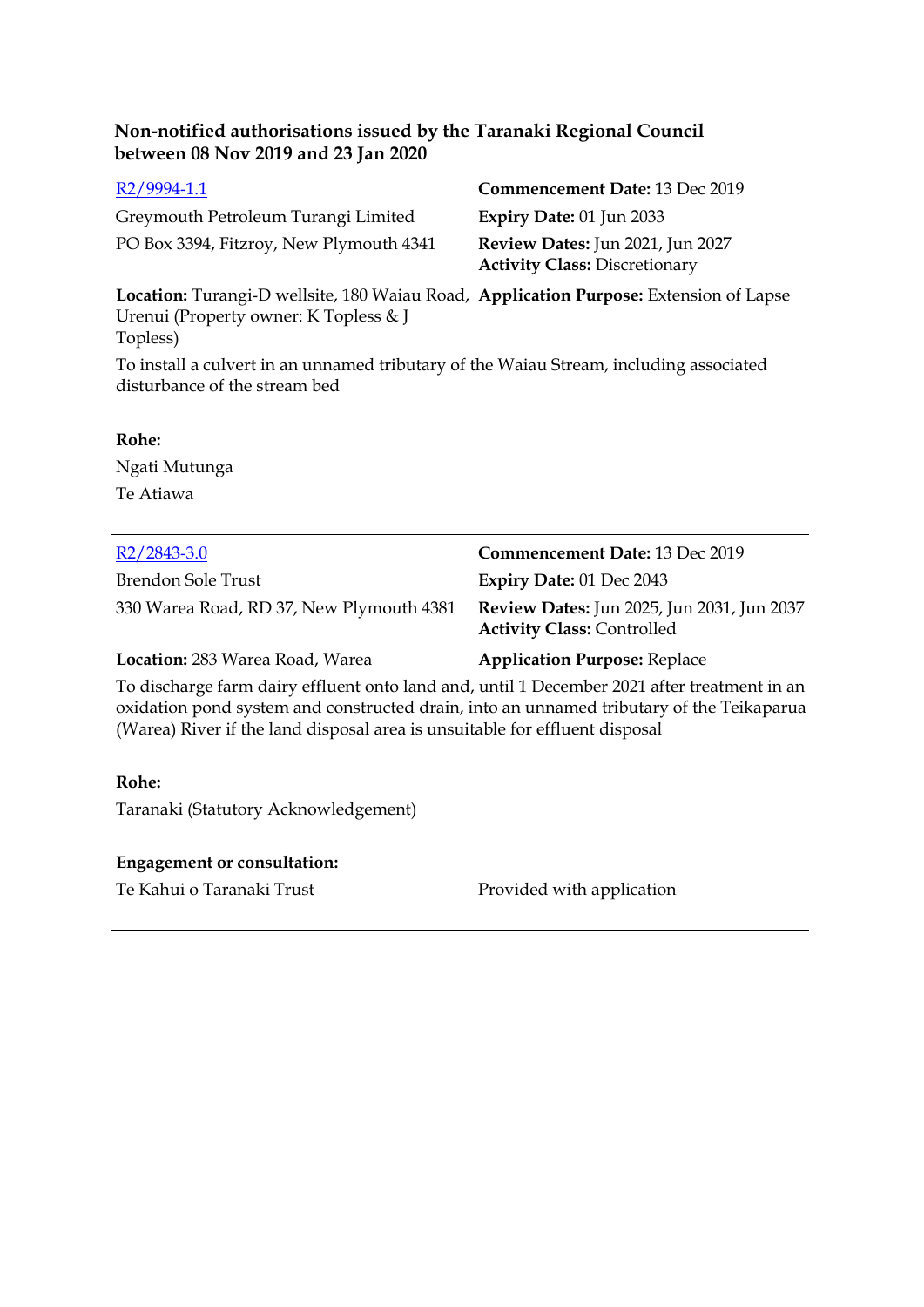| between 08 Nov 2019 and 23 Jan 2020                                                                             |                                                                                 |
|-----------------------------------------------------------------------------------------------------------------|---------------------------------------------------------------------------------|
| $R2/10795-1.0$                                                                                                  | Commencement Date: 18 Dec 2019                                                  |
| Kaitake Investments Limited                                                                                     | Expiry Date: 01 Jun 2021                                                        |
| 7 Aotaki Street, Otaki 5512                                                                                     | <b>Review Dates:</b><br><b>Activity Class: Controlled</b>                       |
| <b>Location:</b> 70 Cowling Road, New Plymouth                                                                  | <b>Application Purpose: New</b>                                                 |
| To discharge stormwater and sediment from earthworks onto and into land in the vicinity<br>of the Waimea Stream |                                                                                 |
| Rohe:                                                                                                           |                                                                                 |
| Te Atiawa (Statutory Acknowledgement)                                                                           |                                                                                 |
| <b>Engagement or consultation:</b>                                                                              |                                                                                 |
| Te Kotahitanga o Te Atiawa Trust                                                                                | Provided with application                                                       |
| $R2/2135-3.0$                                                                                                   | <b>Commencement Date: 18 Dec 2019</b>                                           |
| Olde House Trust                                                                                                | <b>Expiry Date: 01 Dec 2043</b>                                                 |
| Andrew Hooker, 215 Oxford Road, RD 37,<br>New Plymouth 4381                                                     | Review Dates: Jun 2025, Jun 2031, Jun 2037<br><b>Activity Class: Controlled</b> |
| Location: 269 Oxford Road, Okato                                                                                | <b>Application Purpose: Replace</b>                                             |
| To discharge farm dairy effluent onto land and, until 1 December 2021 after treatment in an                     |                                                                                 |

**Non-notified authorisations issued by the Taranaki Regional Council** 

To discharge farm dairy effluent onto land and, until 1 December 2021 after treatment in an oxidation pond system and constructed drain, into an unnamed tributary of the Kaihihi Stream if the land disposal area is unsuitable for effluent disposal

#### **Rohe:**

Taranaki (Statutory Acknowledgement)

### **Engagement or consultation:**

Te Kahui o Taranaki Trust Provided with application

 $\mathcal{L}_{\mathcal{A}}$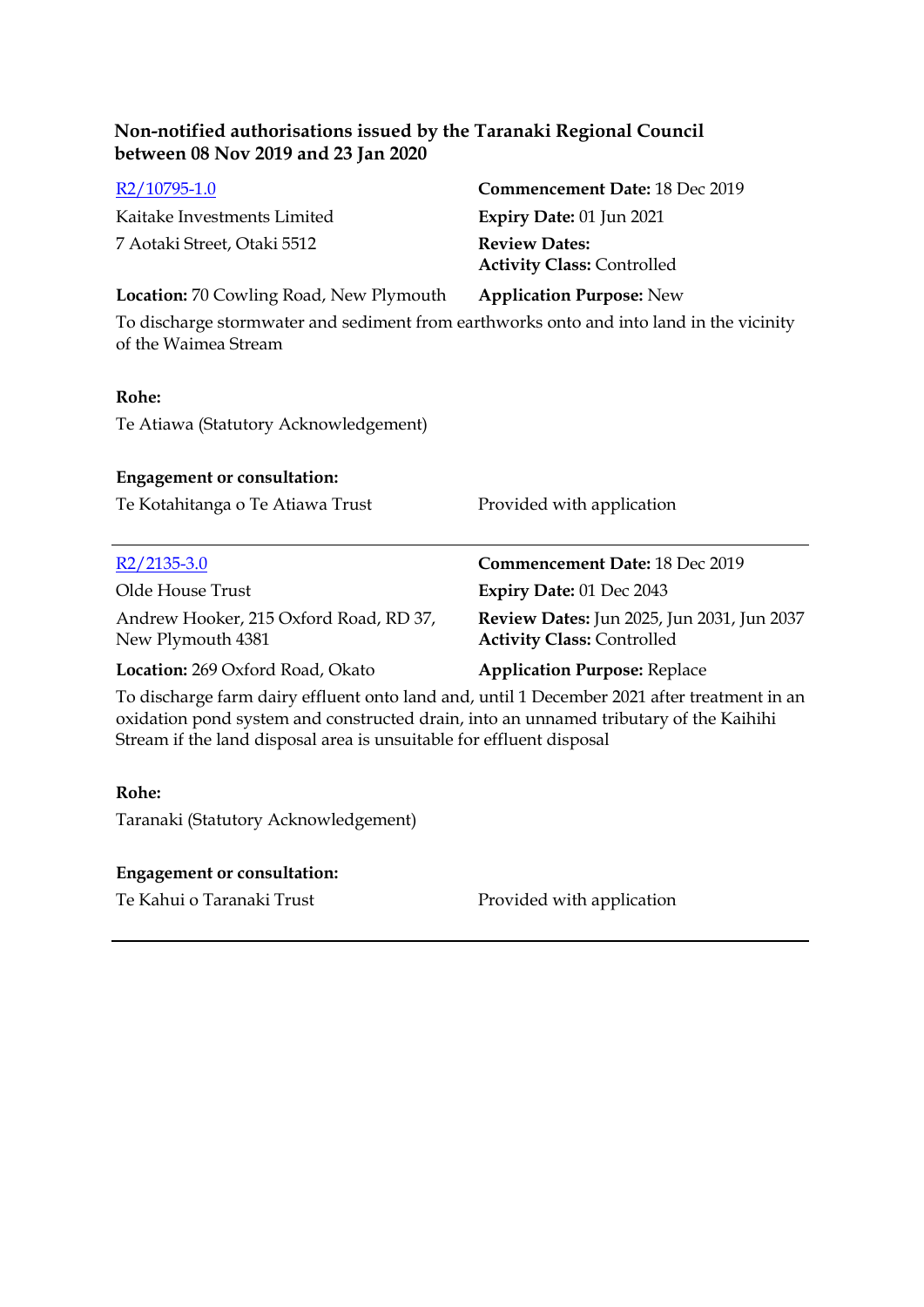| R2/2177-3.0                                                                                                                                                                                                                   | Commencement Date: 19 Dec 2019                                                  |
|-------------------------------------------------------------------------------------------------------------------------------------------------------------------------------------------------------------------------------|---------------------------------------------------------------------------------|
| John & Michelle King                                                                                                                                                                                                          | Expiry Date: 01 Dec 2025                                                        |
| 65 Albion Road, RD 4, New Plymouth 4374                                                                                                                                                                                       | Review Dates: Jun 2021, Jun 2023<br><b>Activity Class: Controlled</b>           |
| Location: 65 Albion Road, Pitone                                                                                                                                                                                              | <b>Application Purpose: Replace</b>                                             |
| To discharge farm dairy effluent onto land and after treatment in an oxidation pond system<br>and a wetland into an unnamed tributary of the Katikara Stream if the land disposal area is<br>unsuitable for effluent disposal |                                                                                 |
| Rohe:                                                                                                                                                                                                                         |                                                                                 |
| Taranaki (Statutory Acknowledgement)                                                                                                                                                                                          |                                                                                 |
|                                                                                                                                                                                                                               |                                                                                 |
| <b>Engagement or consultation:</b>                                                                                                                                                                                            |                                                                                 |
| Te Kahui o Taranaki Trust                                                                                                                                                                                                     | Provided with application                                                       |
|                                                                                                                                                                                                                               |                                                                                 |
| R <sub>2</sub> /3229-3.0                                                                                                                                                                                                      | Commencement Date: 19 Dec 2019                                                  |
| Anthony & Kerstin Williams                                                                                                                                                                                                    | Expiry Date: 01 Dec 2043                                                        |
| 162 Lower Puniho Road, RD 37, New<br>Plymouth 4381                                                                                                                                                                            | Review Dates: Jun 2025, Jun 2031, Jun 2037<br><b>Activity Class: Controlled</b> |
| Location: 162 Lower Puniho Road, Warea                                                                                                                                                                                        | <b>Application Purpose: Replace</b>                                             |
| To discharge farm dairy effluent onto land                                                                                                                                                                                    |                                                                                 |
| Rohe:                                                                                                                                                                                                                         |                                                                                 |
| Taranaki (Statutory Acknowledgement)                                                                                                                                                                                          |                                                                                 |
| <b>Engagement or consultation:</b>                                                                                                                                                                                            |                                                                                 |
| Te Kahui o Taranaki Trust                                                                                                                                                                                                     | Comment on application received                                                 |
|                                                                                                                                                                                                                               | • Do not oppose, subject to conditions                                          |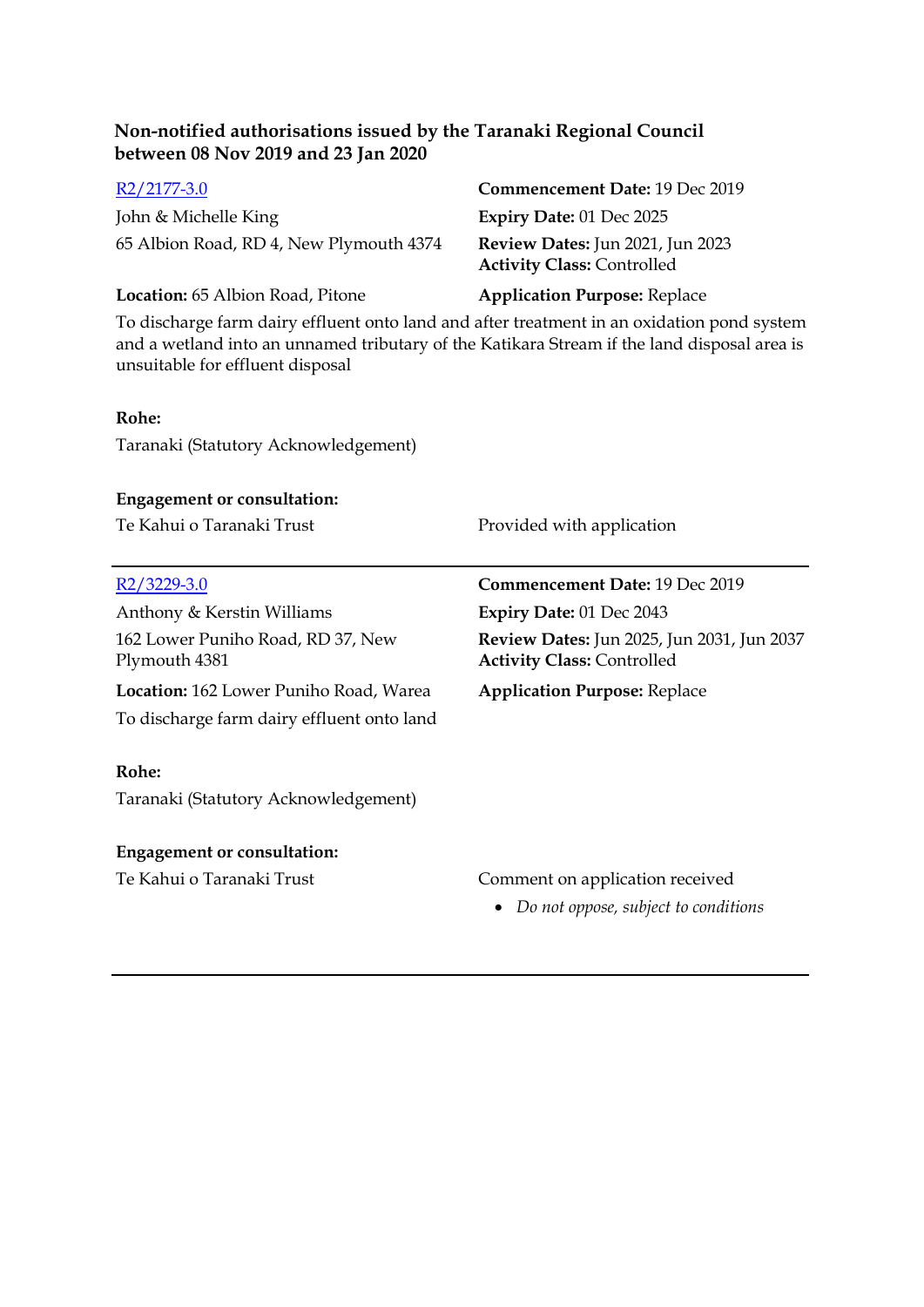| Non-notified authorisations issued by the Taranaki Regional Council |  |
|---------------------------------------------------------------------|--|
| between 08 Nov 2019 and 23 Jan 2020                                 |  |

| $R2/2859-3.0$                                                                                                                                                                 | <b>Commencement Date: 10 Jan 2020</b>                                           |
|-------------------------------------------------------------------------------------------------------------------------------------------------------------------------------|---------------------------------------------------------------------------------|
| Gowanlea Estate Limited                                                                                                                                                       | Expiry Date: 01 Dec 2043                                                        |
| C/- Brent & Lynnell Stewart, 480 Mid Puniho<br>Road, RD 37, New Plymouth 4381                                                                                                 | Review Dates: Jun 2025, Jun 2031, Jun 2037<br><b>Activity Class: Controlled</b> |
| Location: 480 Puniho Road, Okato                                                                                                                                              | <b>Application Purpose: Replace</b>                                             |
| To discharge farm dairy effluent onto land                                                                                                                                    |                                                                                 |
| Rohe:                                                                                                                                                                         |                                                                                 |
| Taranaki (Statutory Acknowledgement)                                                                                                                                          |                                                                                 |
| <b>Engagement or consultation:</b>                                                                                                                                            |                                                                                 |
| Te Kahui o Taranaki Trust                                                                                                                                                     | Provided with application                                                       |
| $R2/0249-4.0$                                                                                                                                                                 | Commencement Date: 14 Jan 2020                                                  |
| PJ Radford Estate                                                                                                                                                             | Expiry Date: 01 Dec 2043                                                        |
| 123 Oxford Road, RD 37, Okato 4381                                                                                                                                            | Review Dates: Jun 2025, Jun 2031, Jun 2037<br><b>Activity Class: Controlled</b> |
| Location: 579 Warea Road, Warea                                                                                                                                               | <b>Application Purpose: Replace</b>                                             |
| To discharge farm dairy effluent onto land, and until 1 December 2021 after treatment in an<br>oxidation pond system and constructed drain, into the Teikaparua (Warea) River |                                                                                 |
| Rohe:                                                                                                                                                                         |                                                                                 |
| Taranaki (Statutory Acknowledgement)                                                                                                                                          |                                                                                 |
| <b>Engagement or consultation:</b>                                                                                                                                            |                                                                                 |
| Te Kahui o Taranaki Trust                                                                                                                                                     | Provided with application                                                       |
| $R2/10797-1.0$                                                                                                                                                                | Commencement Date: 14 Jan 2020                                                  |
| DL Mattock Earthmoving & Forestry Limited                                                                                                                                     | Expiry Date: 01 Jun 2021                                                        |
| 145 Smart Road, RD 2, New Plymouth 4372                                                                                                                                       | <b>Review Dates:</b><br><b>Activity Class: Controlled</b>                       |
| Location: 1136 Pukearuhe Road, Waiiti                                                                                                                                         | <b>Application Purpose: New</b>                                                 |
| To harvest a plantation forest                                                                                                                                                |                                                                                 |
| Rohe:                                                                                                                                                                         |                                                                                 |
|                                                                                                                                                                               |                                                                                 |

Ngati Tama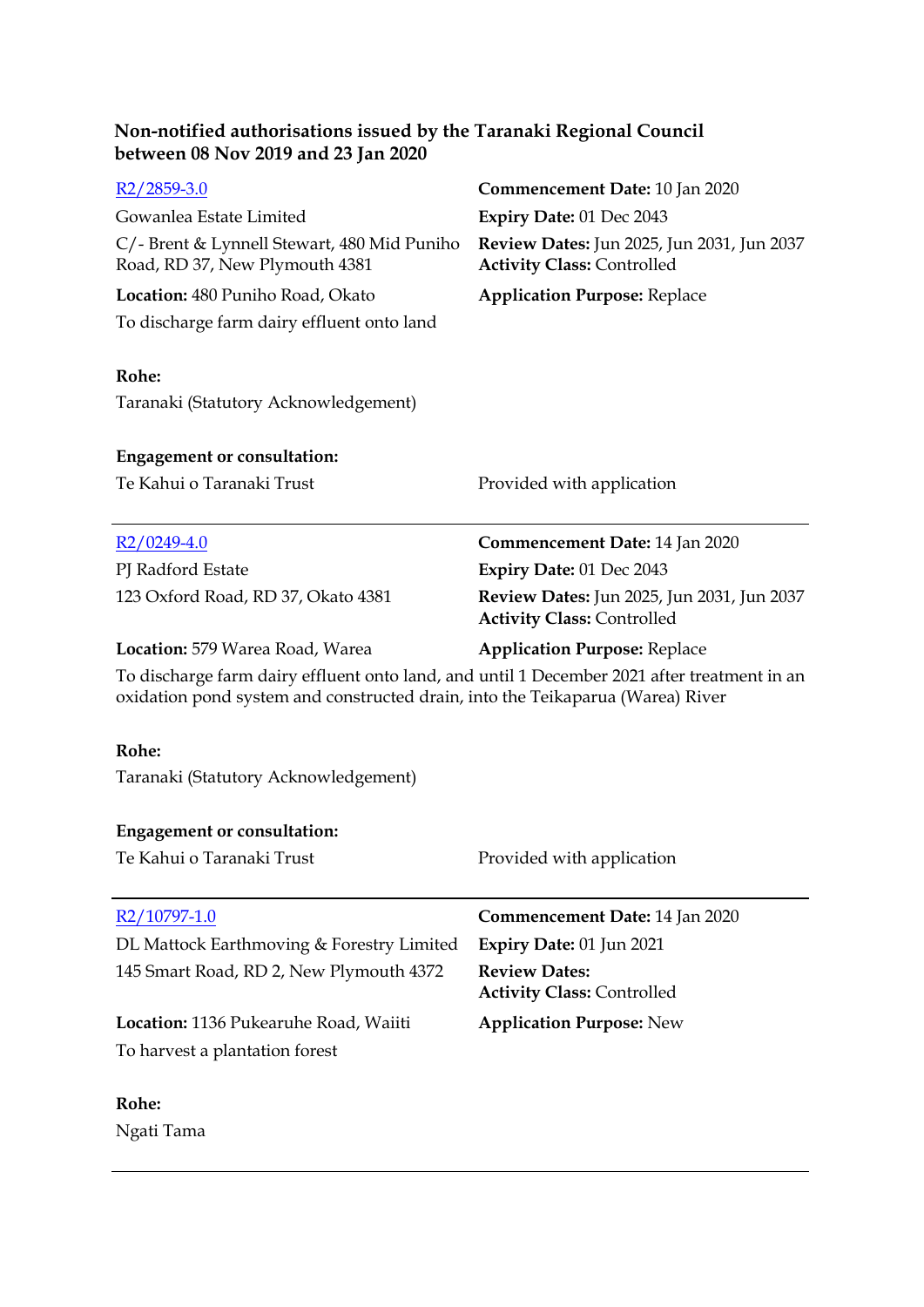| $R2/1897-3.0$                     | <b>Commencement Date: 16 Jan 2020</b>                                                  |
|-----------------------------------|----------------------------------------------------------------------------------------|
| Ngatitara 1 Limited               | Expiry Date: 01 Dec 2043                                                               |
| 21 King Street, Opunake 4616      | <b>Review Dates:</b> Jun 2025, Jun 2031, Jun 2037<br><b>Activity Class: Controlled</b> |
| Location: 5343 South Road, Oaonui | <b>Application Purpose: Replace</b>                                                    |

To discharge farm dairy effluent onto land, and until 1 December 2021 after treatment in an oxidation pond system into the Moutoti Stream if the land disposal area is unsuitable for effluent disposal

#### **Rohe:**

Taranaki (Statutory Acknowledgement)

#### **Engagement or consultation:**

Te Kahui o Taranaki Trust **Provided with application** 

P & M Saxton Family Trust **Expiry Date:** 01 Dec 2046

[R2/1930-3.0](http://irisprod.trc.govt.nz/IRISObjectRouter.aspx?IRISObjectID=785045) **Commencement Date:** 16 Jan 2020

436 Allen Road, RD 12, Hawera 4672 **Review Dates:** Jun 2028, Jun 2034, Jun 2040 **Activity Class:** Controlled

**Location:** 195 Allen Road, Ohangai **Application Purpose:** Replace

To discharge farm dairy effluent onto land, and until 1 December 2021 after treatment in an oxidation pond system and constructed drain, into an unnamed tributary of the Otoki Stream

#### **Rohe:**

Ngati Ruanui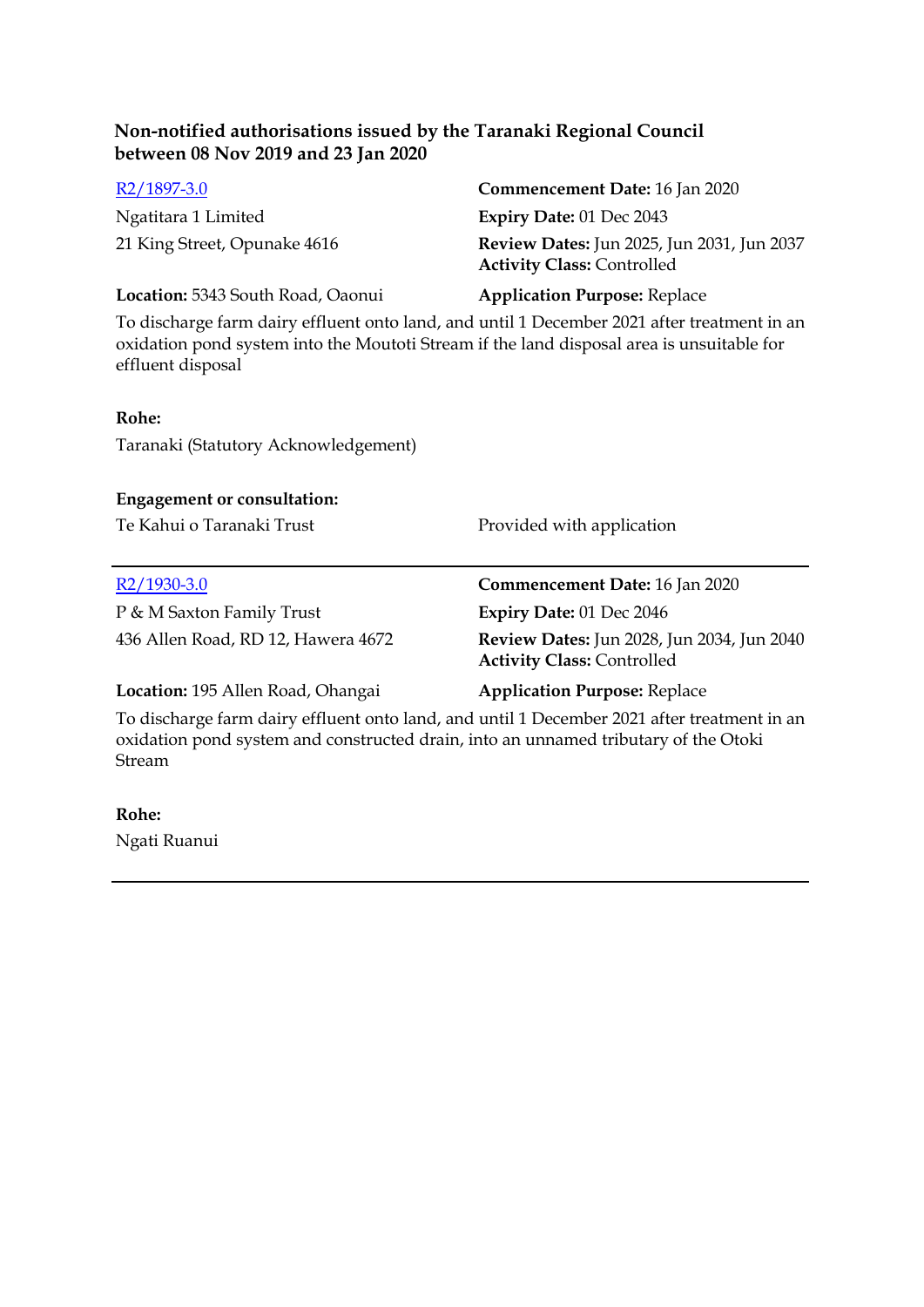| Non-notified authorisations issued by the Taranaki Regional Council |  |
|---------------------------------------------------------------------|--|
| between 08 Nov 2019 and 23 Jan 2020                                 |  |

| $R2/0777-3.0$                                                                                                                        | Commencement Date: 16 Jan 2020                                                  |
|--------------------------------------------------------------------------------------------------------------------------------------|---------------------------------------------------------------------------------|
| DJ & KA Lawn Family Trust                                                                                                            | Expiry Date: 01 Dec 2043                                                        |
| 71 Messenger Terrace, Oakura 4314                                                                                                    | Review Dates: Jun 2025, Jun 2031, Jun 2037<br><b>Activity Class: Controlled</b> |
| Location: 420 Leith Road, Okato                                                                                                      | <b>Application Purpose: Replace</b>                                             |
| To discharge farm dairy effluent onto land                                                                                           |                                                                                 |
| Rohe:<br>Taranaki (Statutory Acknowledgement)                                                                                        |                                                                                 |
| <b>Engagement or consultation:</b>                                                                                                   |                                                                                 |
|                                                                                                                                      |                                                                                 |
| Te Kahui o Taranaki Trust                                                                                                            | Provided with application                                                       |
|                                                                                                                                      |                                                                                 |
| $R2/0072 - 3.2$                                                                                                                      | Commencement Date: 17 Jan 2020                                                  |
| South Taranaki District Council                                                                                                      | Expiry Date: 01 Jun 2022                                                        |
| Chief Executive, Private Bag 902, Hawera 4640 Review Dates: Jun 2020                                                                 |                                                                                 |
|                                                                                                                                      | <b>Activity Class: Discretionary</b>                                            |
| <b>Location:</b> South Road, SH 3, Waverley                                                                                          | <b>Application Purpose: Change</b>                                              |
| To discharge treated wastewater from the Waverley Municipal Oxidation Ponds System<br>into an unnamed tributary of the Wairoa Stream |                                                                                 |

### **Rohe:**

Ngaa Rauru Kiitahi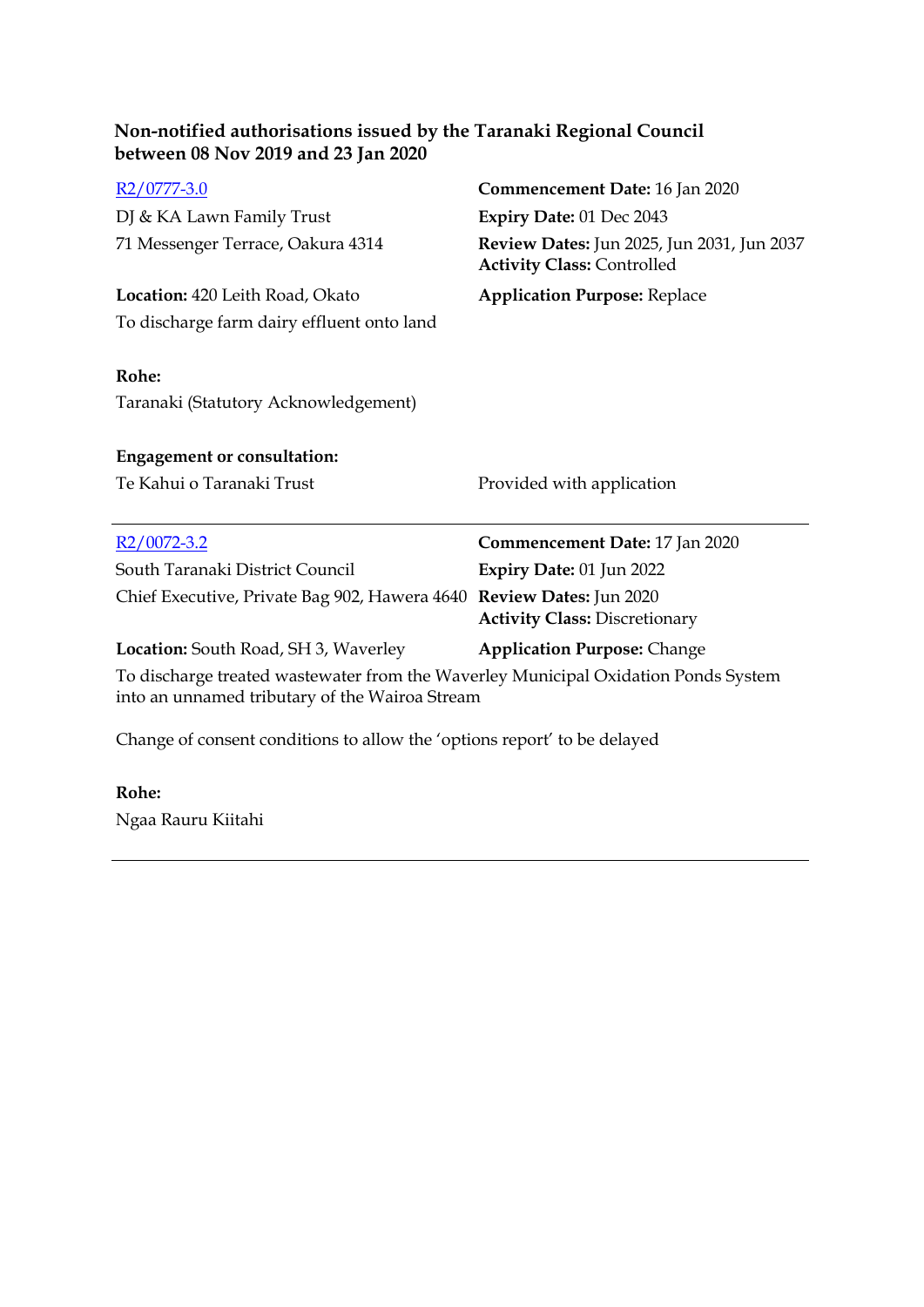| $R2/1909-3.0$                                                                             | Commencement Date: 17 Jan 2020                                                  |
|-------------------------------------------------------------------------------------------|---------------------------------------------------------------------------------|
| The BJ & KM Moffitt Family Trust                                                          | Expiry Date: 01 Dec 2043                                                        |
| 125 Lower Puniho Road, RD 37, New<br>Plymouth 4381                                        | Review Dates: Jun 2025, Jun 2031, Jun 2037<br><b>Activity Class: Controlled</b> |
| Location: 130D Paora Road, Warea                                                          | <b>Application Purpose: Replace</b>                                             |
| To discharge farm dairy effluent onto land                                                |                                                                                 |
| Rohe:                                                                                     |                                                                                 |
| Taranaki (Statutory Acknowledgement)                                                      |                                                                                 |
| <b>Engagement or consultation:</b>                                                        |                                                                                 |
| Te Kahui o Taranaki Trust                                                                 | Comment on application received                                                 |
|                                                                                           | • Generally consistent with Iwi<br>Environmental Management Plan                |
|                                                                                           | Do not oppose, subject to conditions                                            |
|                                                                                           |                                                                                 |
| $R2/7089-1.1$                                                                             | Commencement Date: 21 Jan 2020                                                  |
| Ferndene Group Limited                                                                    | Expiry Date: 01 Jun 2026                                                        |
| PO Box 86, Inglewood 4347                                                                 | Review Dates: Jun 2020<br><b>Activity Class: Discretionary</b>                  |
| Location: 1053 Upland Road, Egmont Village Application Purpose: Change                    |                                                                                 |
| To discharge cleanfill onto and into land for quarry reinstatement purposes               |                                                                                 |
| Change of consent conditions to provide for the discharge of water treatment plant sludge |                                                                                 |

### **Rohe:**

Te Atiawa (Statutory Acknowledgement)

### **Engagement or consultation:**

Te Kotahitanga o Te Atiawa Trust Provided with application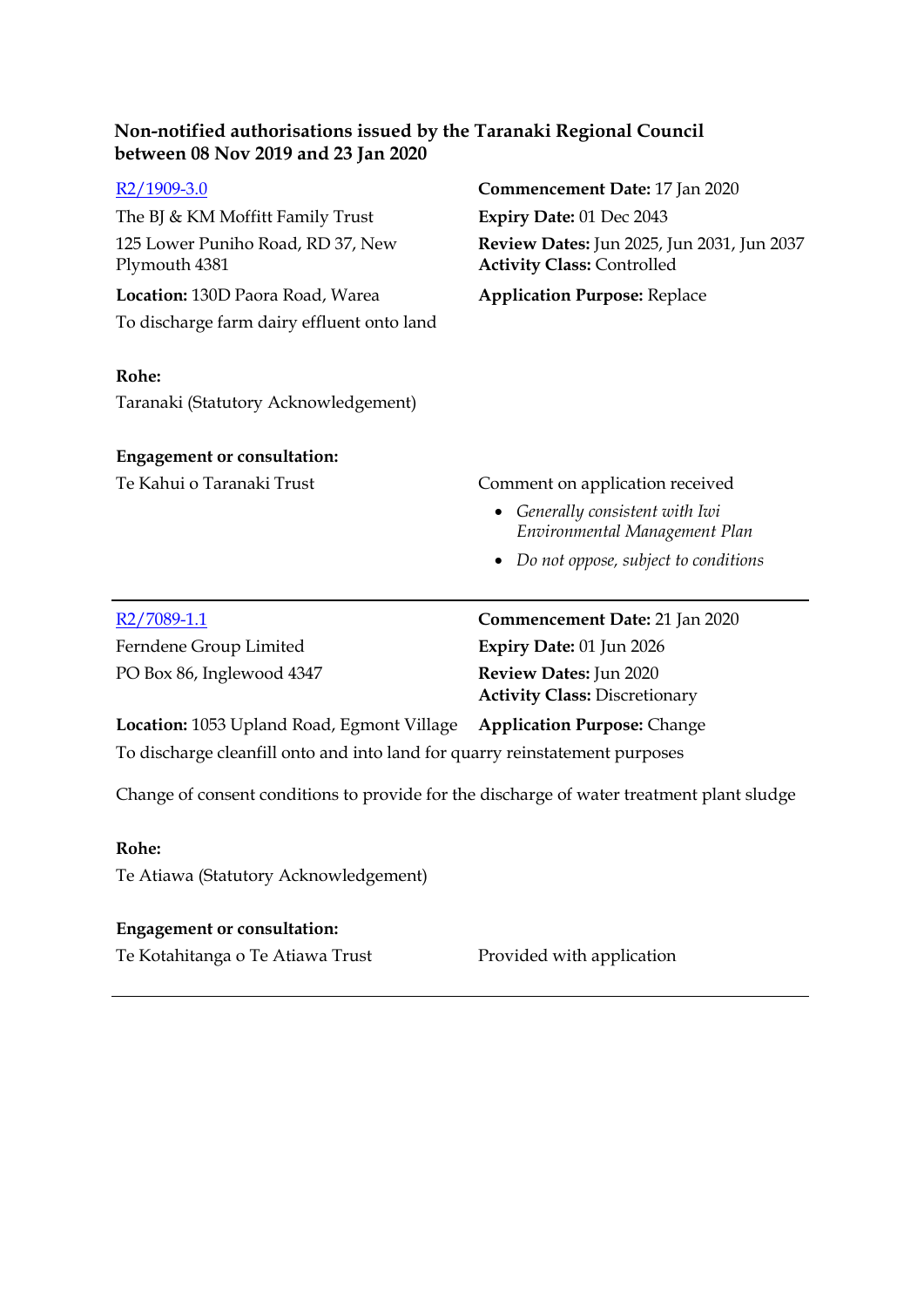Waitui Trust **Expiry Date:** 01 Jun 2035 123 Rutland Road, RD 24, Stratford 4394 **Review Dates:** Jun 2023, Jun 2029

# [R2/10685-1.0](http://irisprod.trc.govt.nz/IRISObjectRouter.aspx?IRISObjectID=785471) **Commencement Date:** 21 Jan 2020 **Activity Class:** Discretionary

**Location:** 92 Finnerty Road, Stratford **Application Purpose:** New

To install piping in an unnamed tributary of the Mangawharawhara Stream, including associated stream bed disturbance and reclamation

#### **Rohe:**

Ngaruahine (Statutory Acknowledgement) Ngati Ruanui

#### **Engagement or consultation:**

#### Te Korowai O Ngaruahine Trust Comment on application received

*General opposition* 

| $R2/0678-3.0$                                                                                             | Commencement Date: 21 Jan 2020         |
|-----------------------------------------------------------------------------------------------------------|----------------------------------------|
| Anglo Kiwi Limited                                                                                        | Expiry Date: 01 Dec 2047               |
| C/- BM & H Dowdle, 183 Lower Glenn Road, Review Dates: Jun 2029, Jun 2035, Jun 2041<br>RD 28, Hawera 4678 | <b>Activity Class: Controlled</b>      |
| Location: 183 Lower Glenn Road, Kaupokonui Application Purpose: Replace                                   |                                        |
| To discharge farm dairy effluent onto land                                                                |                                        |
|                                                                                                           |                                        |
| Rohe:                                                                                                     |                                        |
| Ngaruahine (Statutory Acknowledgement)                                                                    |                                        |
|                                                                                                           |                                        |
| <b>Engagement or consultation:</b>                                                                        |                                        |
| Te Korowai O Ngaruahine Trust                                                                             | Comment on application received        |
|                                                                                                           | • Do not oppose, subject to conditions |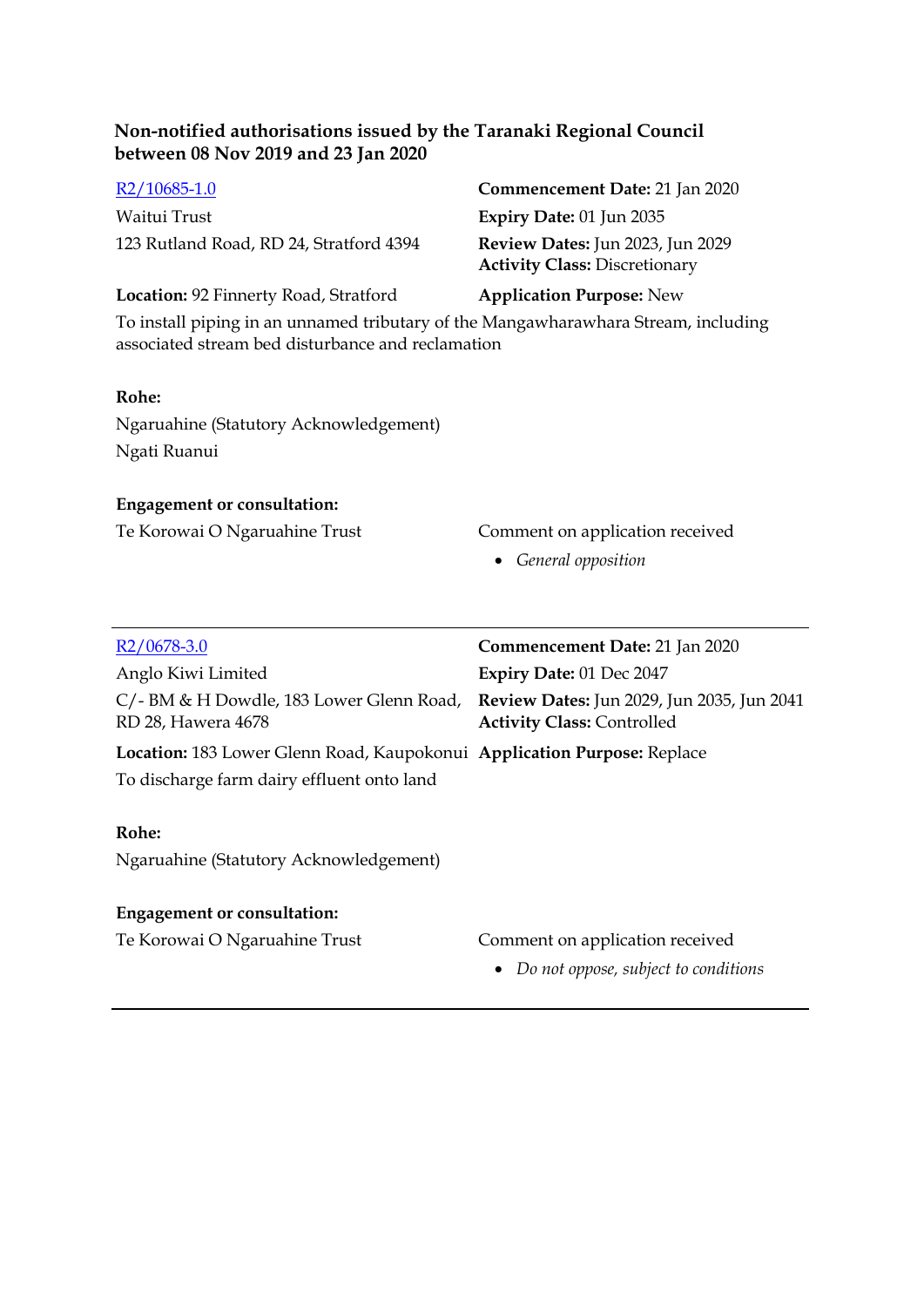# [R2/10800-1.0](http://irisprod.trc.govt.nz/IRISObjectRouter.aspx?IRISObjectID=785614) **Commencement Date:** 22 Jan 2020 Tessa Catherine Johnston **Expiry Date:** 01 Jun 2038 5B Tawa Street, Inglewood 4330 **Review Dates:** Jun 2026, Jun 2032 **Activity Class:** Discretionary **Location:** 298 King Road, Inglewood **Application Purpose:** New To install a culvert in an unnamed tributary of the Manganaeia Stream, including the associated disturbance of the stream bed **Rohe:** Te Atiawa (Statutory Acknowledgement) **Engagement or consultation:** Te Kotahitanga o Te Atiawa Trust Provided with application [R2/2263-3.0](http://irisprod.trc.govt.nz/IRISObjectRouter.aspx?IRISObjectID=785652) **Commencement Date:** 22 Jan 2020 JHE Family Trust **Expiry Date:** 01 Dec 2025 C/- JJ & NM Van Der Poel, 6955 South Road, RD 37, New Plymouth 4381 **Review Dates:** Jun 2021, Jun 2023 **Activity Class:** Controlled **Location:** Porikapa Road, Warea **Application Purpose:** Replace

To discharge farm dairy effluent onto land and after treatment in an oxidation pond system the Puremunui Stream if the land disposal area is unsuitable for effluent disposal

#### **Rohe:**

Taranaki (Statutory Acknowledgement)

#### **Engagement or consultation:**

Te Kahui o Taranaki Trust Provided with application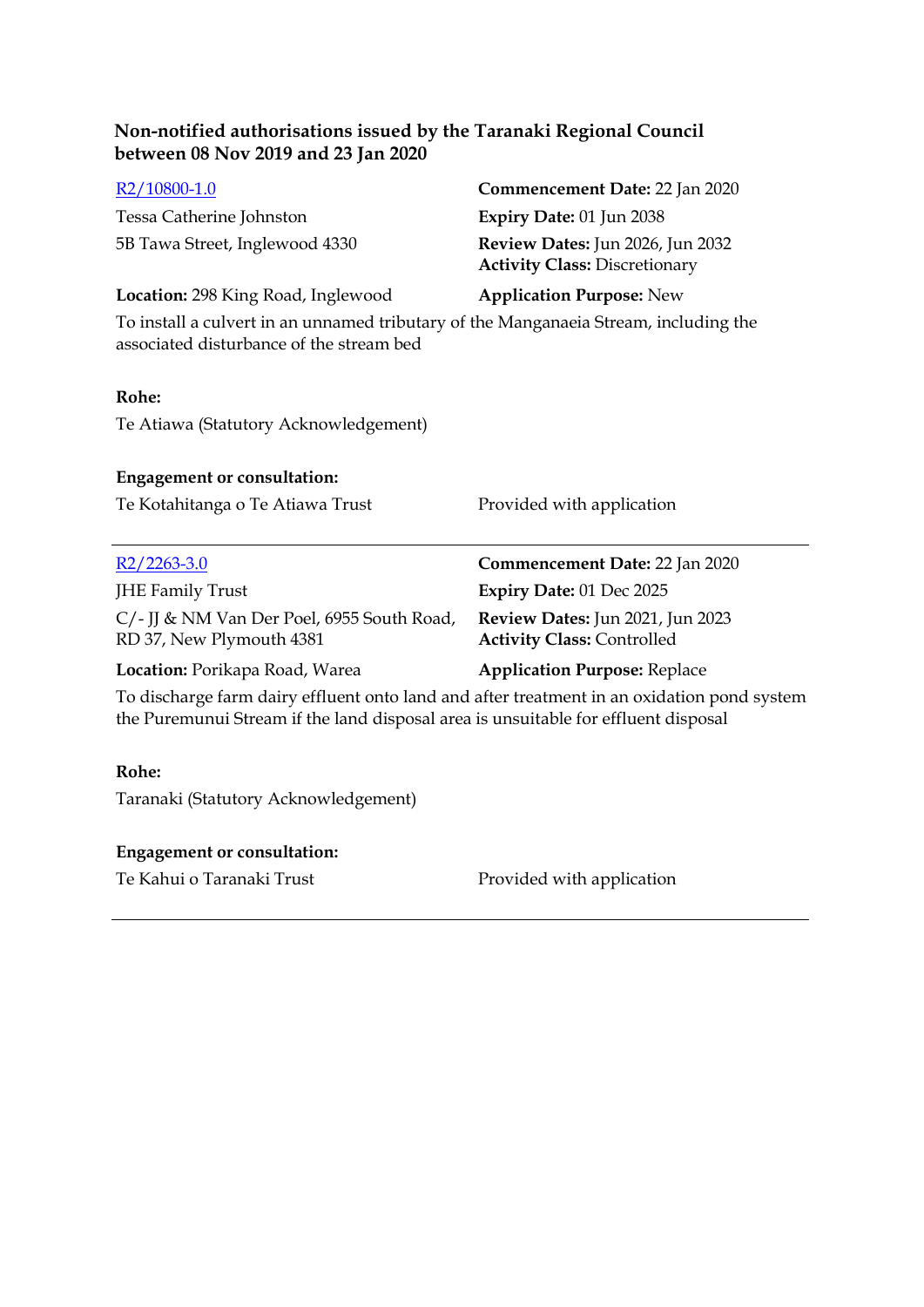| $R2/2468-3.0$                                                                                                                      | Commencement Date: 22 Jan 2020                                                  |
|------------------------------------------------------------------------------------------------------------------------------------|---------------------------------------------------------------------------------|
| PPF Farms Limited                                                                                                                  | Expiry Date: 01 Dec 2043                                                        |
| 63 Dover Road, RD 4, New Plymouth 4374                                                                                             | Review Dates: Jun 2025, Jun 2031, Jun 2037<br><b>Activity Class: Controlled</b> |
| Location: 63 Dover Road, Okato                                                                                                     | <b>Application Purpose: Replace</b>                                             |
| To discharge farm dairy effluent onto land                                                                                         |                                                                                 |
| Rohe:                                                                                                                              |                                                                                 |
| Taranaki (Statutory Acknowledgement)                                                                                               |                                                                                 |
| <b>Engagement or consultation:</b>                                                                                                 |                                                                                 |
| Te Kahui o Taranaki Trust                                                                                                          | Comment on application received                                                 |
|                                                                                                                                    | Generally consistent with Iwi<br>Environmental Management Plan                  |
|                                                                                                                                    | Do not oppose, subject to conditions                                            |
|                                                                                                                                    |                                                                                 |
| R <sub>2</sub> /10798-1.0                                                                                                          | Commencement Date: 23 Jan 2020                                                  |
| Peter John Colman                                                                                                                  | Expiry Date: 01 Jun 2038                                                        |
| 375B Lower Pitone Road, RD 4, New Plymouth Review Dates: Jun 2026, Jun 2032<br>4374                                                | <b>Activity Class: Discretionary</b>                                            |
| Location: 1788 Mangorei Road, Mangorei                                                                                             | <b>Application Purpose: New</b>                                                 |
| To install a culvert in an unnamed tributary of the Pukekotahuna Stream, including the<br>associated disturbance of the stream bed |                                                                                 |
| Rohe:                                                                                                                              |                                                                                 |
| Taranaki (Statutory Acknowledgement)                                                                                               |                                                                                 |
| Te Atiawa (Statutory Acknowledgement)                                                                                              |                                                                                 |
| <b>Engagement or consultation:</b>                                                                                                 |                                                                                 |
| Te Kahui o Taranaki Trust                                                                                                          | Provided with application                                                       |

- *Inconsistent with Iwi Environmental Management Plan*
- *Application lacks sufficient detail*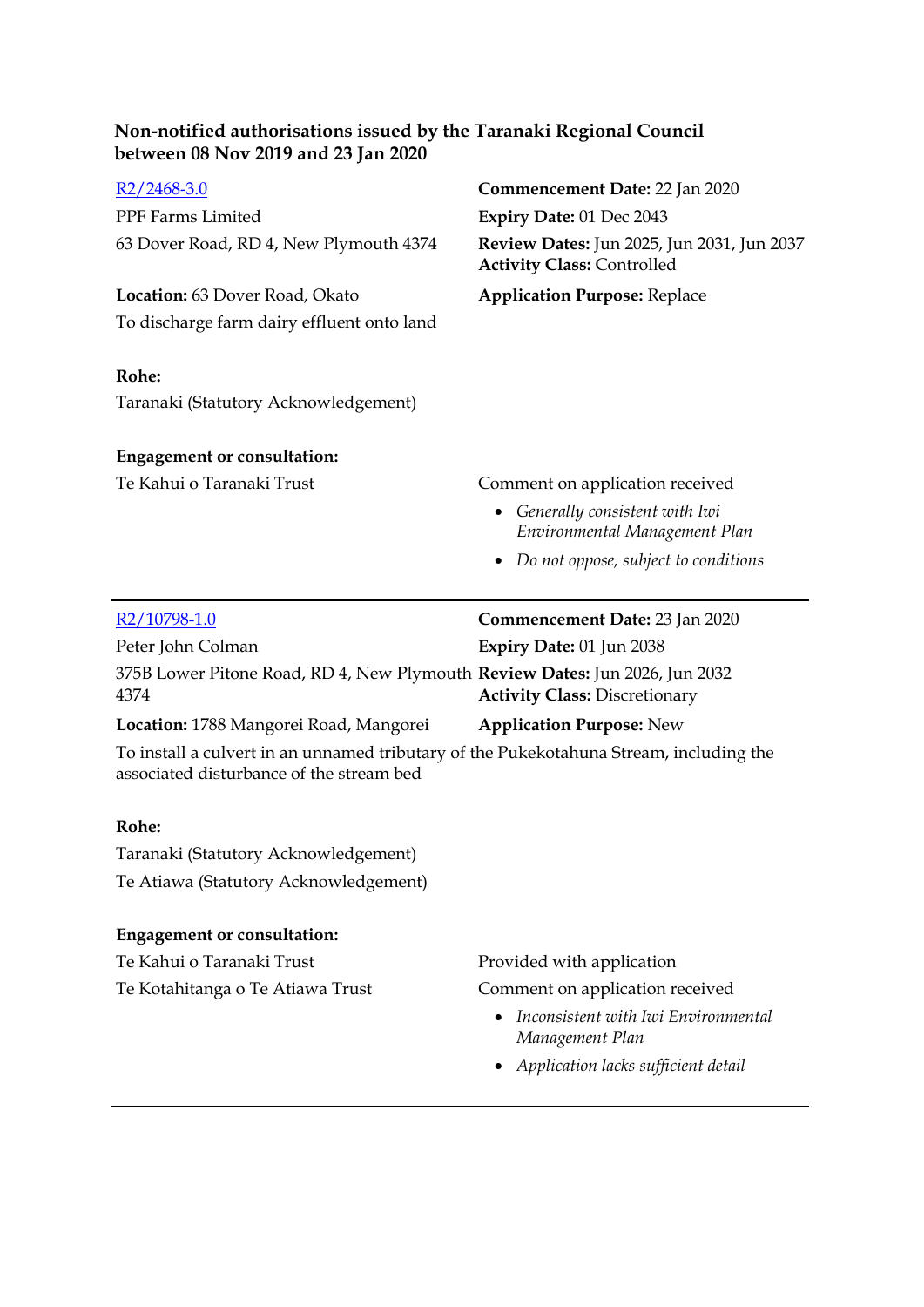New Plymouth District Council **Expiry Date:** 01 Jun 2037

**Location:** Okato Intake, 81 Saunders Road, Okato

[R2/0026-4.0](http://irisprod.trc.govt.nz/IRISObjectRouter.aspx?IRISObjectID=779399) **Commencement Date:** 14 Nov 2019 Private Bag 2025, New Plymouth 4342 **Review Dates:** Jun 2022 and at3-yearly intervals thereafter **Activity Class:** Discretionary **Application Purpose:** Replace

To take water from the Mangatete Stream for public water supply purposes

#### **Rohe:**

Taranaki (Statutory Acknowledgement)

#### **Engagement or consultation:**

| Brian Hopson                                                 | Written approval provided |
|--------------------------------------------------------------|---------------------------|
| Coastal Country Farms Limited                                | Written approval provided |
| Department of Conservation                                   | Consulted by applicant    |
| Department of Conservation                                   | Served Notice             |
| Fish & Game New Zealand                                      | Submitter - withdrawn     |
| Fish & Game New Zealand                                      | Consulted by applicant    |
| FJ Goodin & Sons Limited                                     | Written approval provided |
| Kaihihi Trust                                                | Written approval provided |
| Mara Trust                                                   | Written approval provided |
| Royal Forest & Bird Protection Society of NZ<br>[Inc]        | Consulted by applicant    |
| Te Kahui o Taranaki Trust                                    | Served Notice             |
| Te Kahui o Taranaki Trust                                    | Consulted by applicant    |
| Te Kotahitanga O Nga Mahanga A Tairi<br>Society Incorporated | Consulted by applicant    |
| Thomas Hugh Brophy                                           | Written approval provided |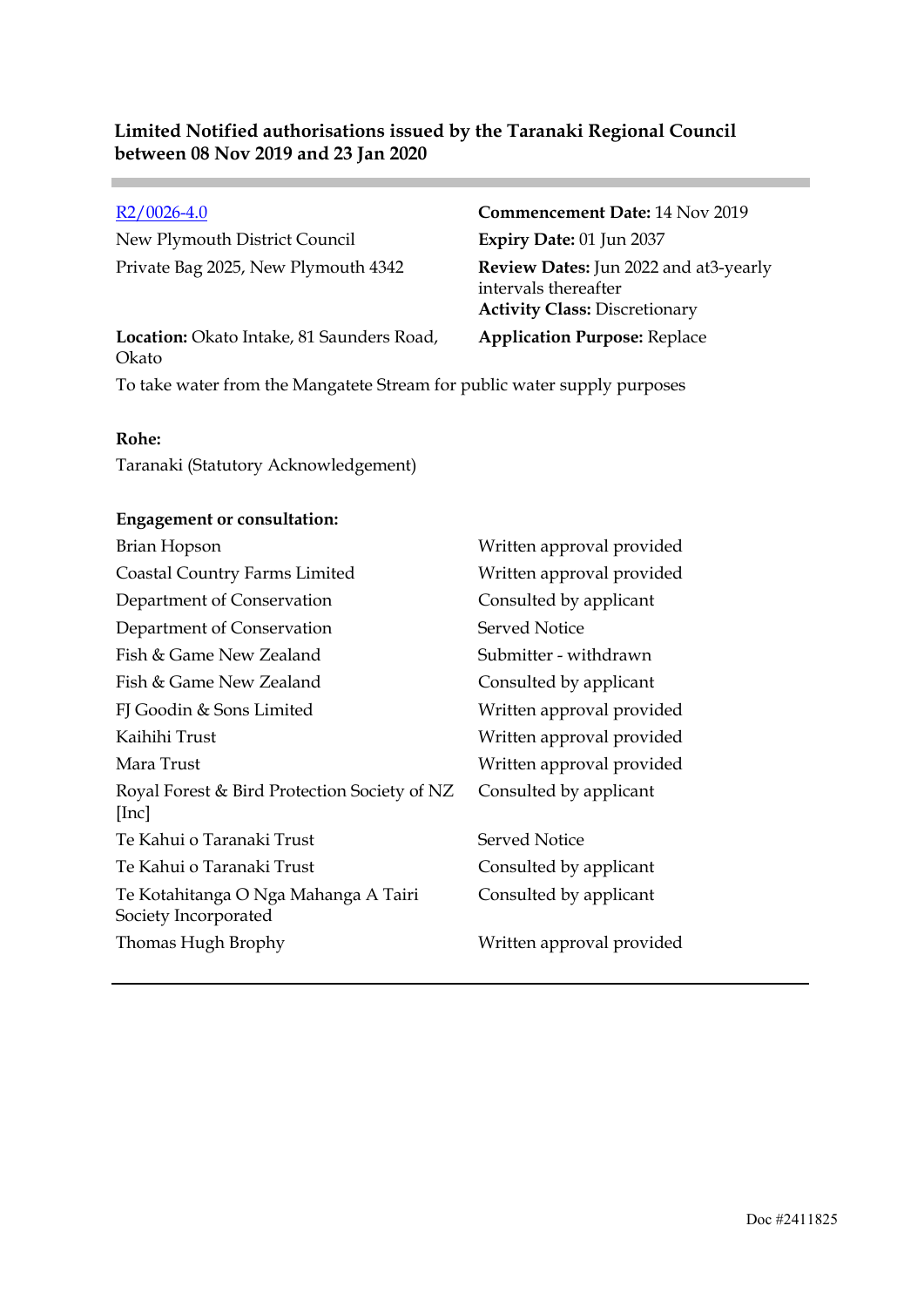South Taranaki District Council **Expiry Date:** 01 Jun 2023 Chief Executive, Private Bag 902, Hawera 4640 **Review Dates:** Jun 2021

# [R2/0236-7.0](http://irisprod.trc.govt.nz/IRISObjectRouter.aspx?IRISObjectID=780761) **Commencement Date:** 03 Dec 2019

**Activity Class:** Discretionary

#### **Location:** Hector Place, Opunake **Application Purpose:** Replace

To discharge screened wastewater from the Opunake treatment plant through an outfall to the Tasman Sea on occasions when the capacity of the pump station and storage is exceeded

#### **Rohe:**

Taranaki (Statutory Acknowledgement)

#### **Engagement or consultation:**

Barrett Farms Limited Consulted by applicant Department of Conservation Consulted by applicant Fish & Game New Zealand Consulted by applicant Opunake Board Riders Consulted by applicant Opunake Boating & Underwater Club Inc Consulted by applicant Opunake Surf Life Saving Club Consulted by applicant Opunake Surfcasting and Angling Club Consulted by applicant Taranaki District Health Board Submitter - not heard Taranaki District Health Board Consulted by applicant Te Kahui o Taranaki Trust Served Notice Te Kahui o Taranaki Trust Consulted by applicant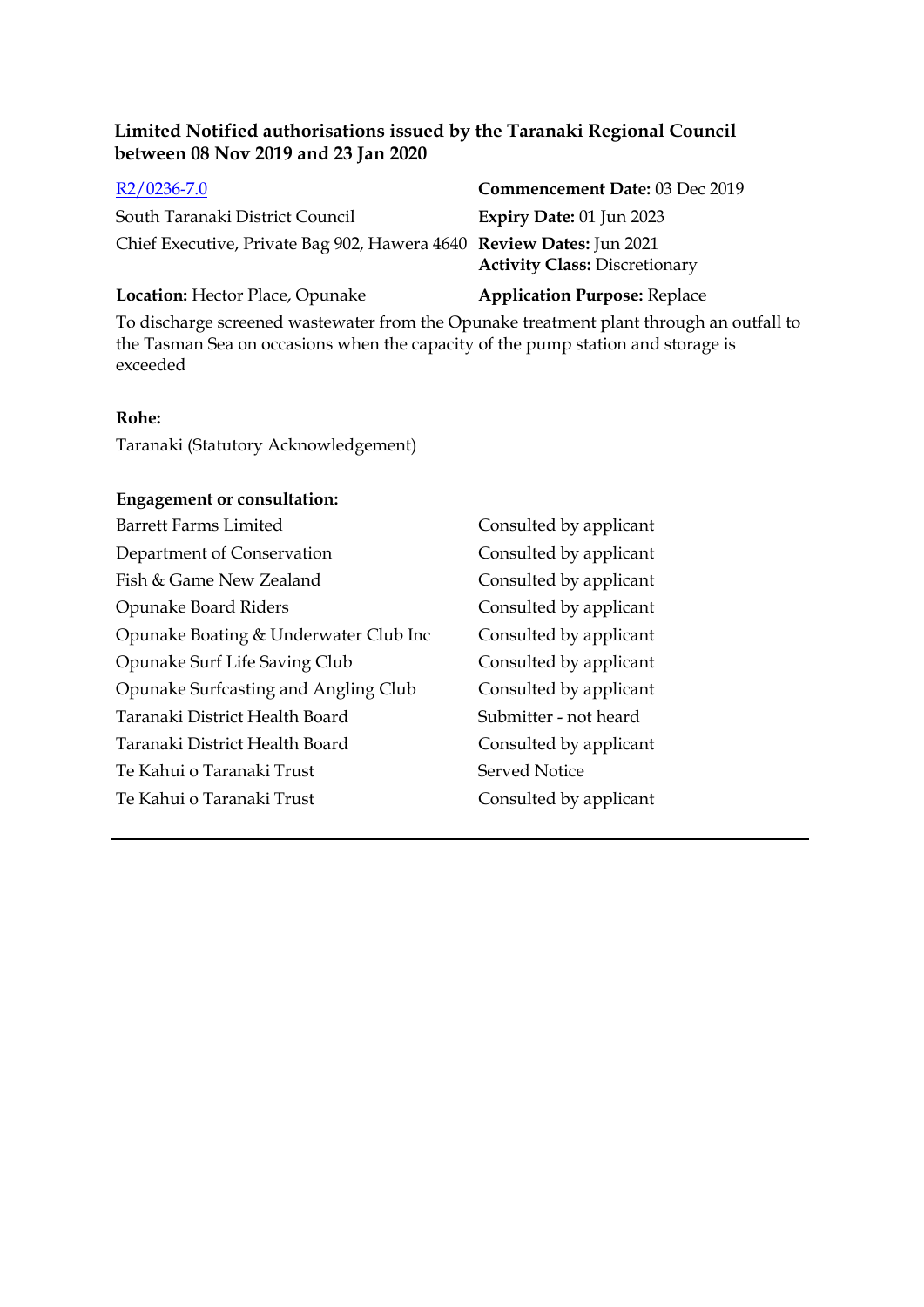| $R2/4577-4.0$                                                                  | <b>Commencement Date: 12 Nov 2019</b> |
|--------------------------------------------------------------------------------|---------------------------------------|
| South Taranaki District Council                                                | Expiry Date: $01$ Jun 2036            |
| Chief Executive, Private Bag 902, Hawera 4640 Review Dates: Jun 2024, Jun 2030 | <b>Activity Class: Discretionary</b>  |
| Location: Hector Place, Opunake                                                | <b>Application Purpose: Replace</b>   |

To occupy the coastal marine area with the Opunake marine outfall structure

#### **Rohe:**

Taranaki (Statutory Acknowledgement)

### **Engagement or consultation:**

| <b>Barrett Farms Limited</b>          | Consulted by applicant |
|---------------------------------------|------------------------|
| Department of Conservation            | Consulted by applicant |
| Fish & Game New Zealand               | Consulted by applicant |
| Opunake Board Riders                  | Consulted by applicant |
| Opunake Boating & Underwater Club Inc | Consulted by applicant |
| Opunake Surf Life Saving Club         | Consulted by applicant |
| Opunake Surfcasting and Angling Club  | Consulted by applicant |
| Taranaki District Health Board        | <b>Served Notice</b>   |
| Taranaki District Health              | Consulted by applicant |
| Te Kahui o Taranaki Trust             | <b>Served Notice</b>   |
| Te Kahui o Taranaki Trust             | Consulted by applicant |
|                                       |                        |